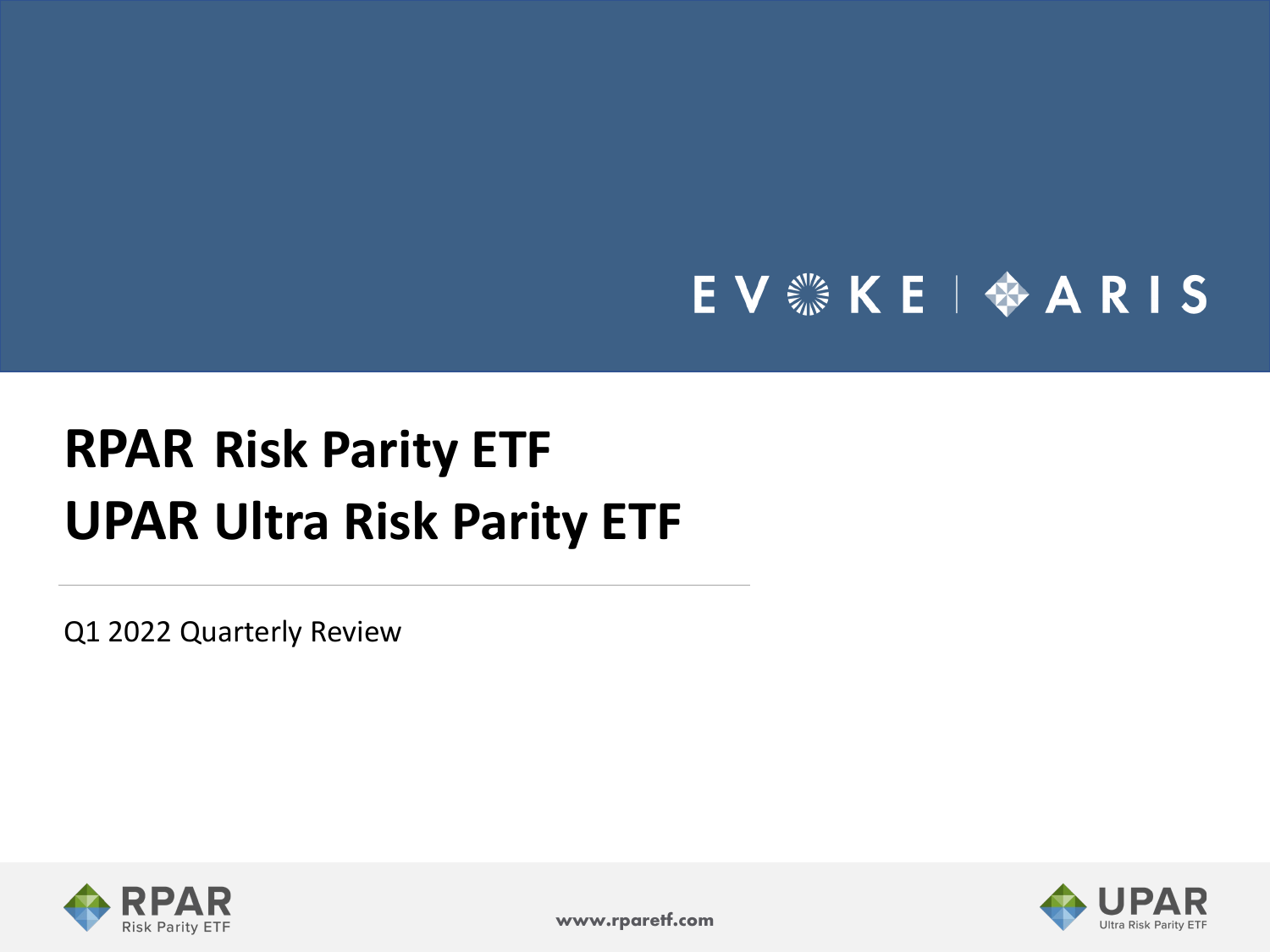# The Efficient Frontier

• Traditionally, investors increase equity risk to increase the expected return, causing the portfolio to become less diversified (as equity concentration increases)



**Expected Risk**

This chart is for illustration purposes only.



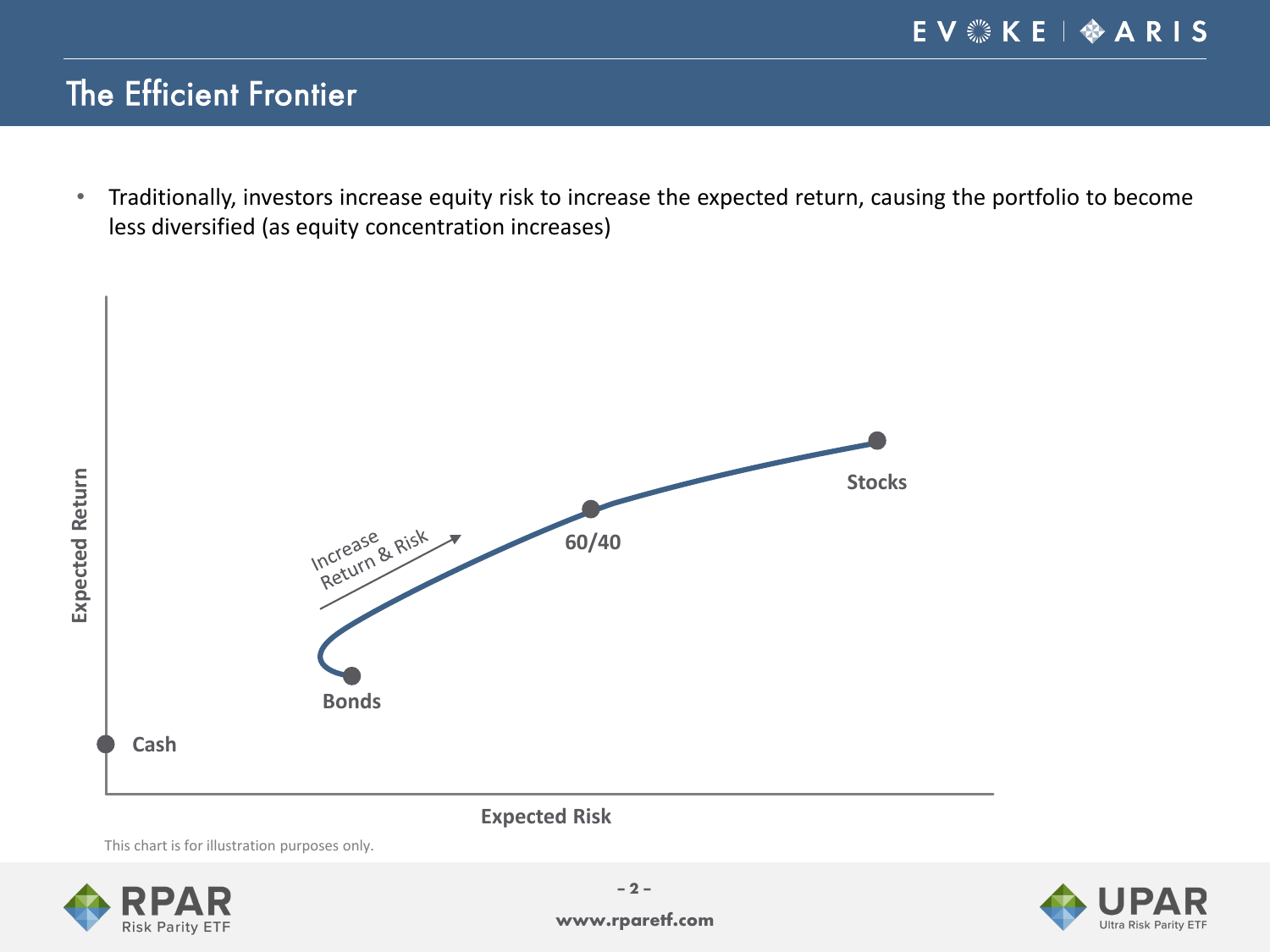# Beyond the Traditional Frontier

- Risk parity offers an alternative framework to the conventional approach to asset allocation
- We believe investors don't have to increase equity concentration to increase returns
- Risk parity targets a return that is competitive with equities over the long run with less risk



**Expected Risk**

This chart is for illustration purposes only.



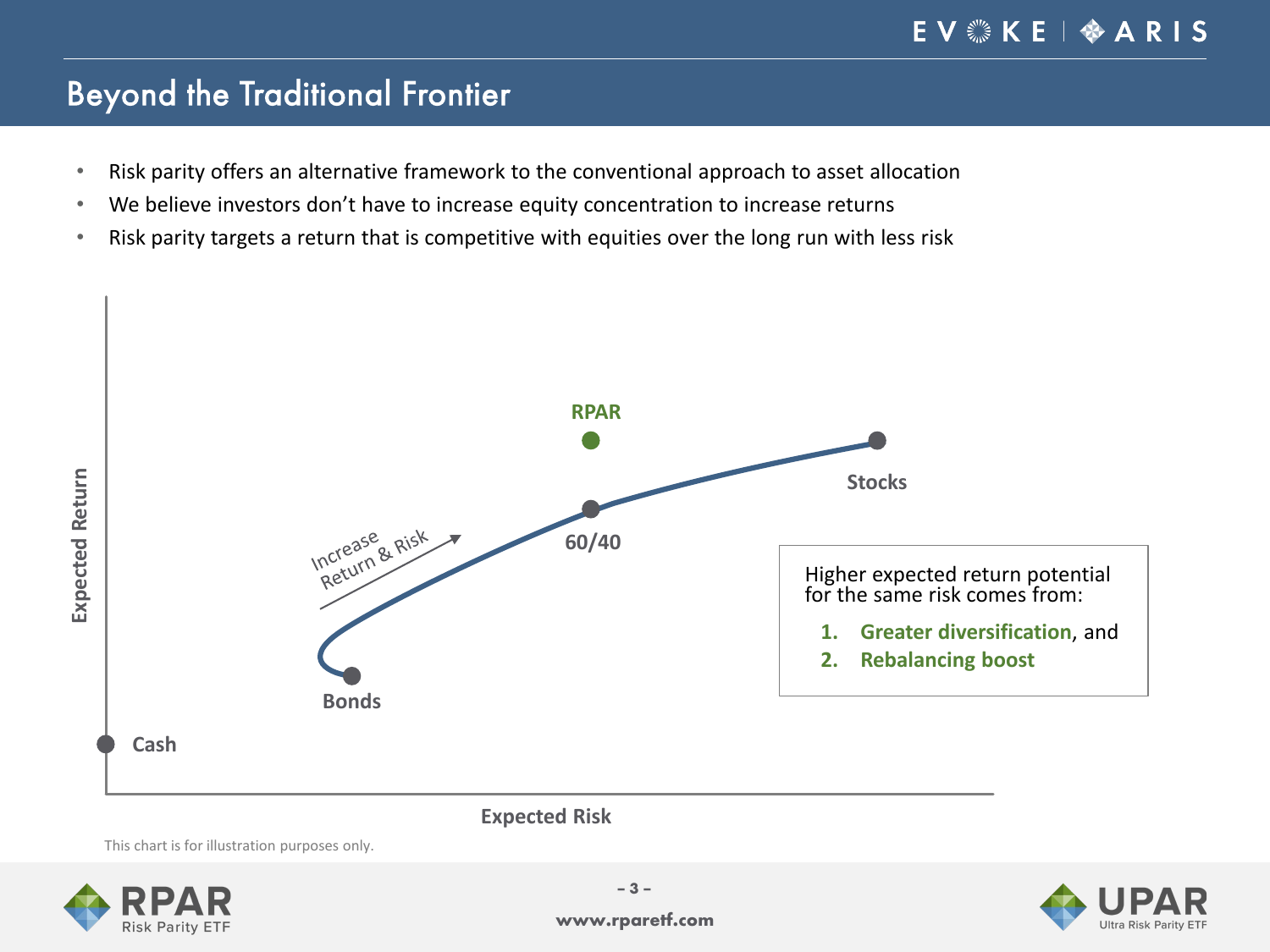### Constructing a Risk Parity Portfolio

Two Key Steps: 1) which asset classes to own, and 2) how to structure each

1. RPAR invests across four diverse asset classes that are biased to perform well in very different economic environments:

| <b>Asset Class</b>                                              | <b>Economic Growth</b>          | <b>Inflation</b> |
|-----------------------------------------------------------------|---------------------------------|------------------|
| <b>Global Equities</b>                                          | <b>Rising</b>                   | <b>Falling</b>   |
| <b>Commodities:</b> Commodity Producers<br><b>Physical Gold</b> | <b>Rising</b><br><b>Falling</b> | <b>Rising</b>    |
| <b>TIPS</b> (Treasury Inflation-Protected Securities)           | <b>Falling</b>                  | <b>Rising</b>    |
| <b>Treasuries</b>                                               | <b>Falling</b>                  | <b>Falling</b>   |

- 2. We believe each diversifying asset class is structured to achieve equity-like returns over the long run
	- **Commodities –** use commodity producer equities to help boost returns and physical gold to improve diversification
	- **TIPS –** emphasize longer duration to take advantage of higher yields and ability to "roll down" the yield curve
	- **Treasuries –** use longer duration Treasury futures to access cheap financing and help minimize negative impact from low cash rates



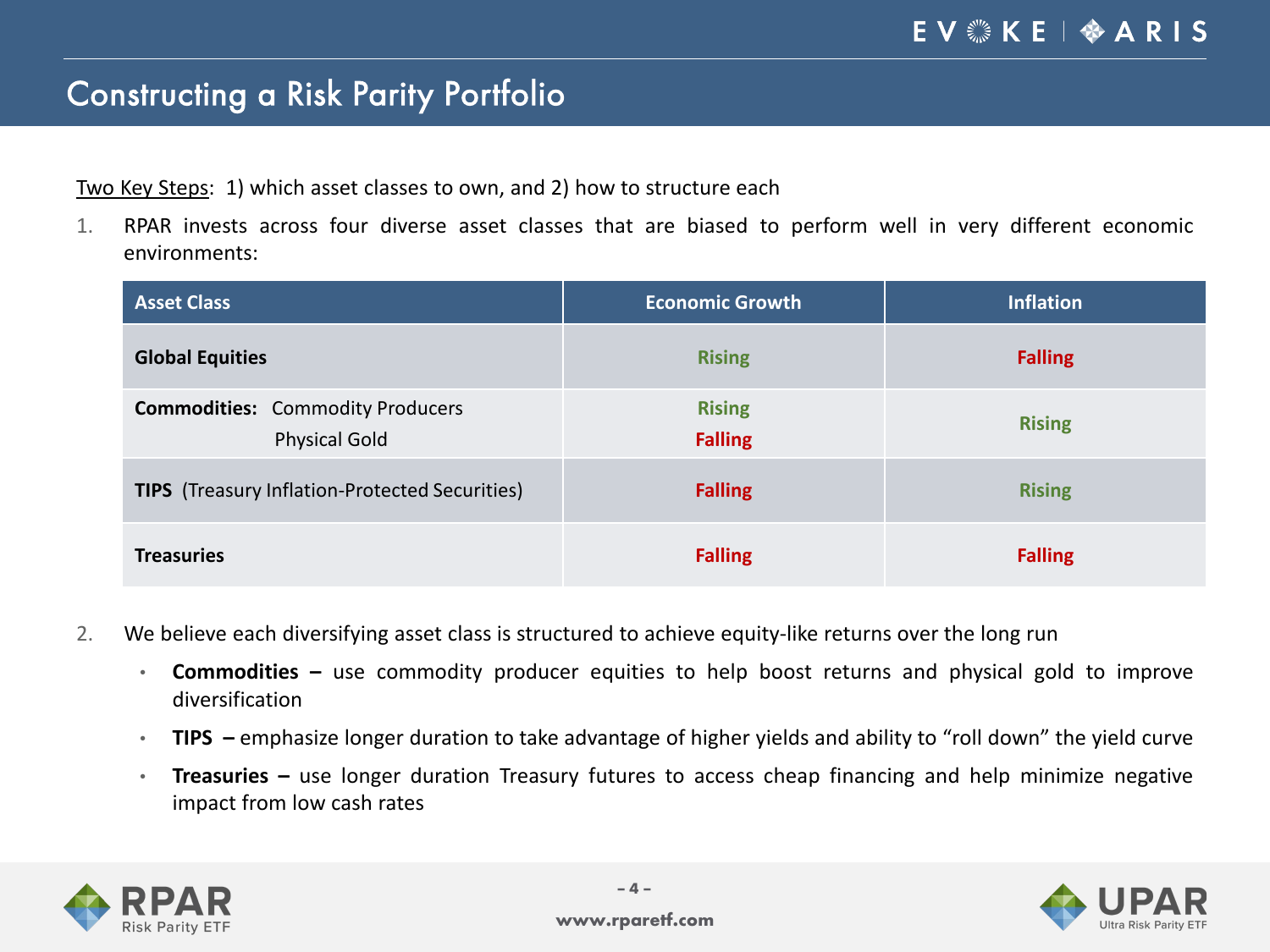### Seeks Efficient Portfolio Implementation

- Balance risk across asset classes to help maximize diversification and reduce bias towards any particular economic outcome
- Use an index approach to invest in the four major asset classes
- Automatically rebalance to the target allocation on a quarterly basis (end of Feb., May, Aug., Nov.)
- Seek to minimize income and capital gains distributions within a tax-efficient ETF structure
- Daily liquidity (trades on NYSE)

|                                  | <b>RPAR Risk Parity ETF</b>                                       | <b>UPAR Ultra Risk Parity ETF</b>                                       |
|----------------------------------|-------------------------------------------------------------------|-------------------------------------------------------------------------|
| <b>Ticker</b>                    | <b>RPAR</b>                                                       | <b>UPAR</b>                                                             |
| Inception                        | 12/12/19                                                          | 1/3/22                                                                  |
| Leverage <sup>1</sup>            | 120%                                                              | 168% (1.4 times RPAR)                                                   |
| Gross Expense Ratio <sup>2</sup> | 0.53%                                                             | 0.68%                                                                   |
| <b>Benchmark</b>                 | Advanced Research Risk Parity Index<br>(Bloomberg ticker: RPARTR) | Advanced Research Ultra Risk Parity Index<br>(Bloomberg ticker: UPARTR) |

- 1. Leverage is investment exposure that exceeds the initial amount invested. The 120% and 168% total target allocations for RPAR and UPAR respectively reflect total target exposures as a percentage of net asset value and include the notional contract value of futures positions for the Treasury and equity allocations (where applicable). Notional value is the total value underlying a derivatives position; e.g. the face value on a futures contract. Allocations above exclude cash or equivalent exposures which may serve as collateral for the futures positions. Holdings and allocations are subject to change.
- 2. The Fund's Investment Advisor has contractually agreed to waive 0.02% of its management fees for RPAR and 0.03% for UPAR until at least April 30, 2023.





#### **www.rparetf.com**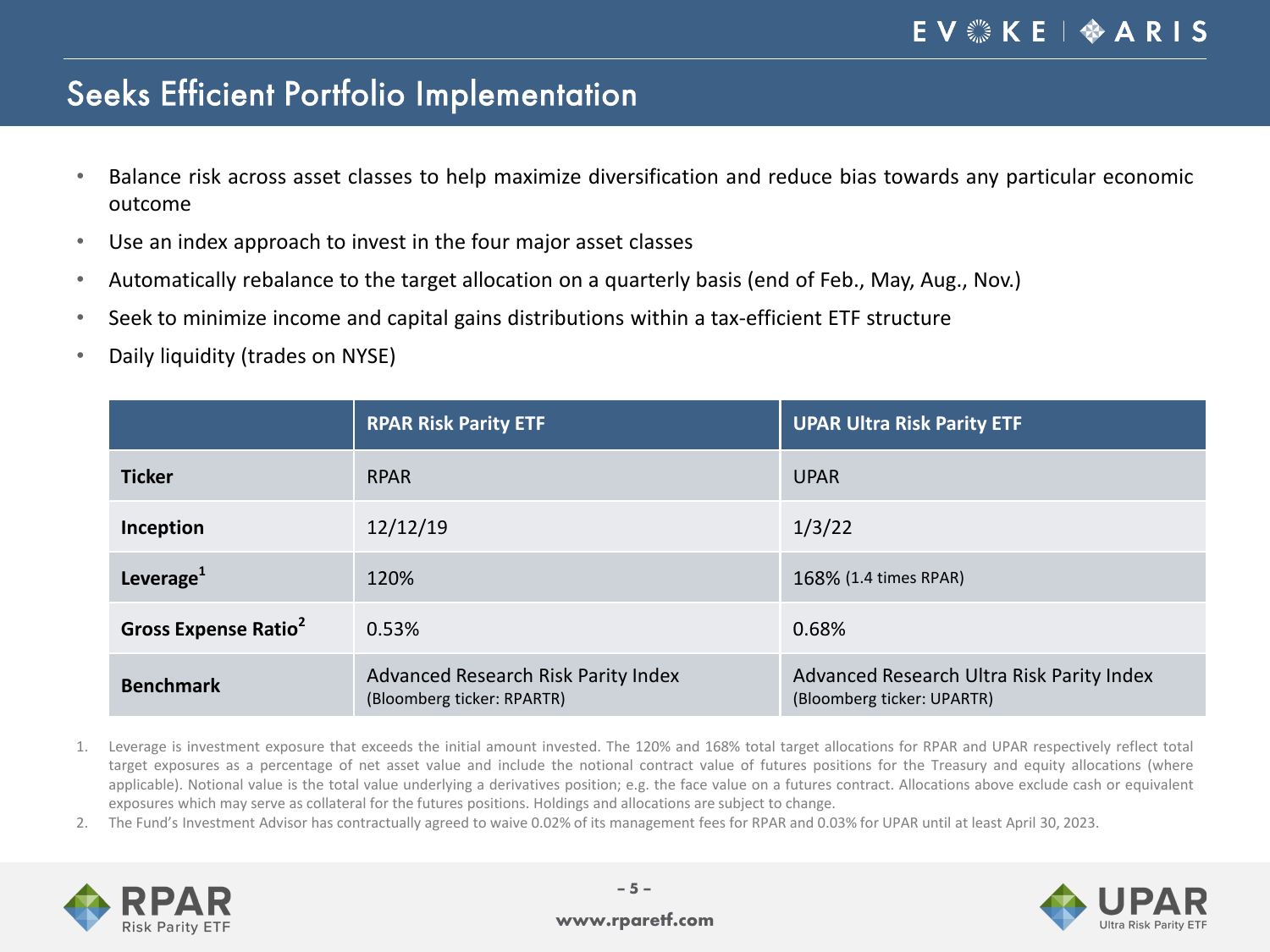# RPAR vs. UPAR

- RPAR seeks comparable returns to equities with less risk
- UPAR seeks higher returns than equities with comparable risk



This chart is for illustration purposes only.



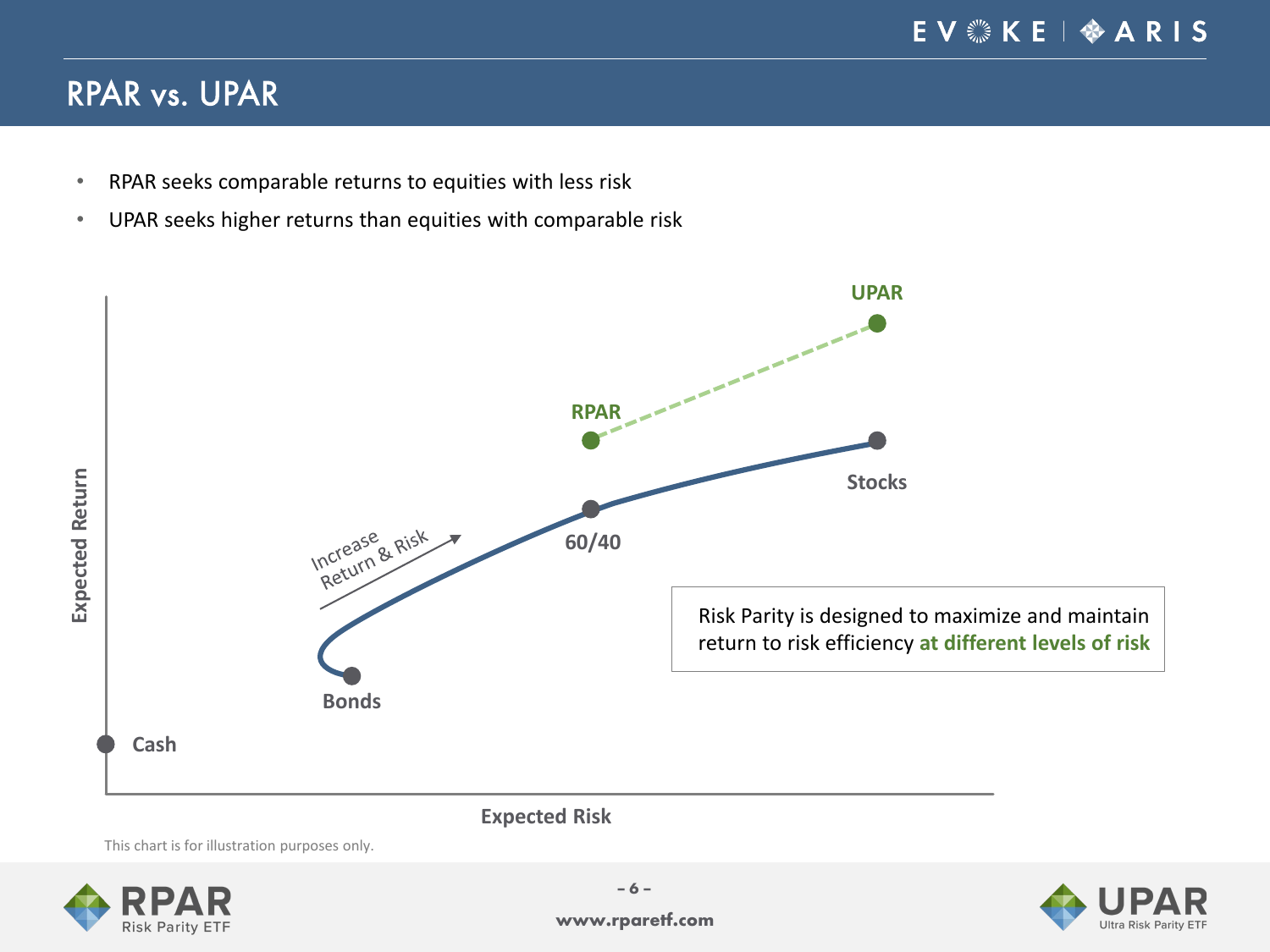# Target Asset Allocation

|                            |      | <b>RPAR Risk Parity ETF</b><br>Long-Term Target Allocation <sup>1</sup> |                         | <b>UPAR Ultra Risk Parity ETF</b><br>Long-Term Target Allocation <sup>1</sup> |                                          |  |  |  |
|----------------------------|------|-------------------------------------------------------------------------|-------------------------|-------------------------------------------------------------------------------|------------------------------------------|--|--|--|
| <b>Risk Parity ETF</b>     | 120% |                                                                         |                         | 168%                                                                          |                                          |  |  |  |
| <b>Global Equities</b>     | 25%  | <b>TIPS</b>                                                             | Global<br>Equities      | 35%                                                                           | Global<br><b>Equities</b><br><b>TIPS</b> |  |  |  |
| <b>Commodity Producers</b> | 15%  | 35%                                                                     | 25%<br>Commod.          | 21%                                                                           | 35%<br>49%<br>Commod.                    |  |  |  |
| <b>Physical Gold</b>       | 10%  |                                                                         | <b>Producers</b><br>15% | 14%                                                                           | <b>Producers</b><br>21%                  |  |  |  |
| <b>Treasuries</b>          | 35%  | <b>Treasuries</b><br>35%                                                | Gold<br>10%             | 49%                                                                           | Gold<br><b>Treasuries</b><br>14%<br>49%  |  |  |  |
| <b>TIPS</b>                | 35%  |                                                                         |                         | 49%                                                                           |                                          |  |  |  |

1. The 120% and 168% total target allocations for RPAR and UPAR respectively reflect total target exposures as a percentage of net asset value and include the notional contract value of futures positions for the Treasury and equity allocations (where applicable). Notional value is the total value underlying a derivatives position; e.g. the face value on a futures contract. Allocations above exclude cash or equivalent exposures which may serve as collateral for the futures positions. Holdings and allocations are subject to change.



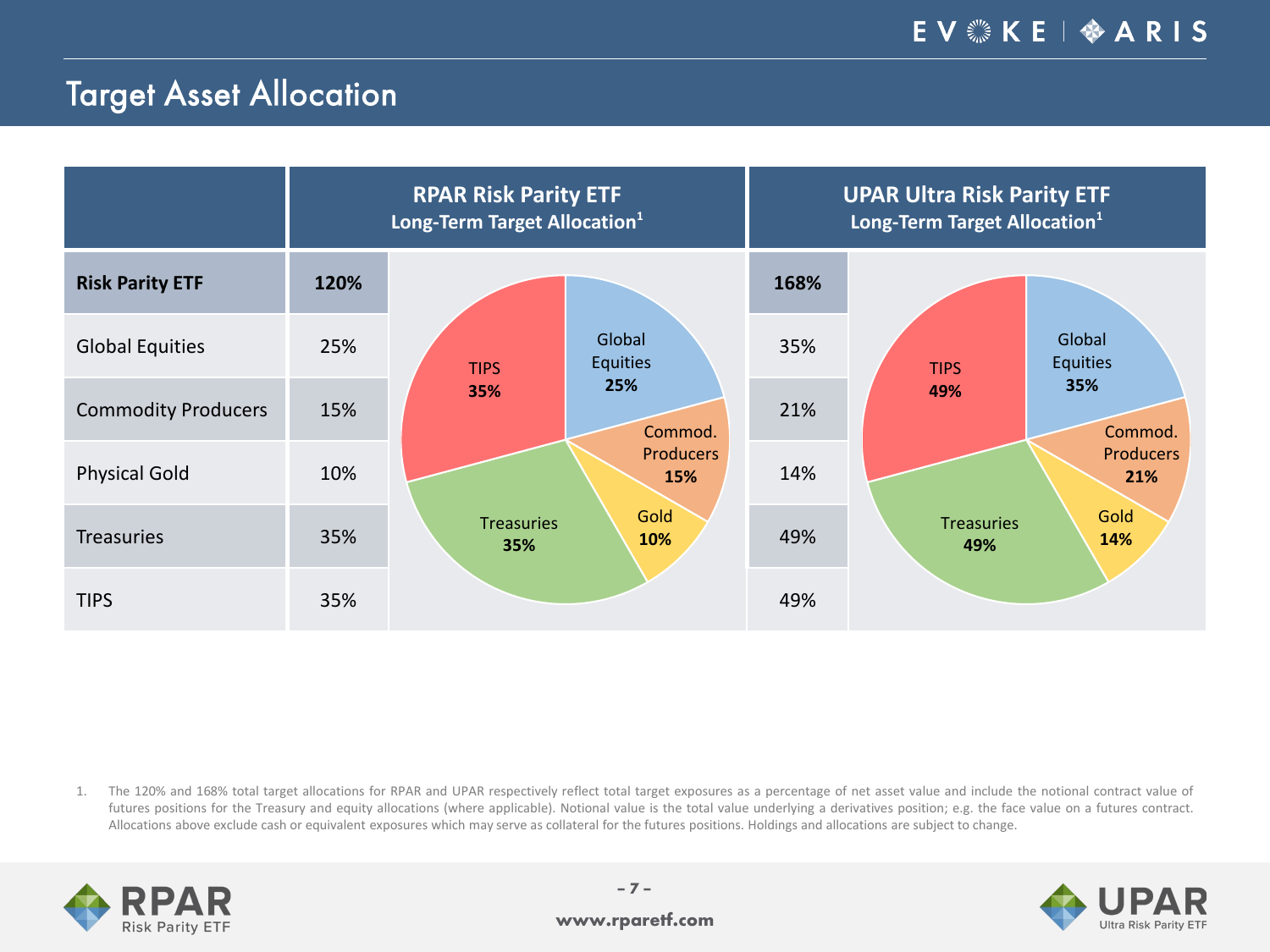### Long-Term Asset Class Returns

| As of 3/31/22                 | <b>Index</b>                                         | Inception<br><b>Date</b> | <b>Annualized</b><br><b>Return</b> | <b>Annualized</b><br><b>Volatility</b> | <b>Correlation to</b><br><b>Global Equites</b> |
|-------------------------------|------------------------------------------------------|--------------------------|------------------------------------|----------------------------------------|------------------------------------------------|
| <b>Global Equities</b>        | <b>MSCI World Index</b>                              | Jan. 2000                | 5.4%                               | 15.4%                                  | --                                             |
| <b>Treasuries</b>             | Bloomberg Barclays Long Treasury Index               | Jan. 2000                | 6.6%                               | 10.9%                                  | $-0.28$                                        |
| <b>TIPS</b>                   | Merrill Lynch 15+ Yr. US Inflation-Linked Bond Index | Jan. 2000                | 7.8%                               | 10.8%                                  | 0.08                                           |
| Commodity<br><b>Producers</b> | <b>S&amp;P Global Natural Resources Index</b>        | Nov. 2002                | 9.9%                               | 20.5%                                  | 0.80                                           |
| <b>Physical Gold</b>          | Spot Price of Gold (% change)                        | Jan. 2000                | 8.9%                               | 16.3%                                  | 0.11                                           |

In order to target a long-term volatility in line with global equities, Treasuries and TIPS can each be levered 1.4x. The returns and volatility for these two components, using excess monthly index returns from inception through 3/31/22 would be: Treasuries (1.4x): 8.2% return and 15.3% volatility, TIPS (1.4x): 10.1% return and 15.1% volatility.

All data is sourced from Bloomberg as of 3/31/22. Asset class returns represent actual underlying index performance based on the indices and inception dates used. Global Equities: MSCI World Index (BB: NDDUWI), Treasuries: Bloomberg Barclays Long Treasury Index (BB: LUTLTRUU), TIPS: Merrill Lynch 15+ Year U.S. Inflation-Linked Bond Index (BB: G8QI), Commodity Producers: S&P Global Natural Resources Index (BB: SPGNRUT), Physical Gold: the change in spot price of gold (BB: XAU). Please see the back of this presentation for Index Disclosures. Past performance does not guarantee future results.



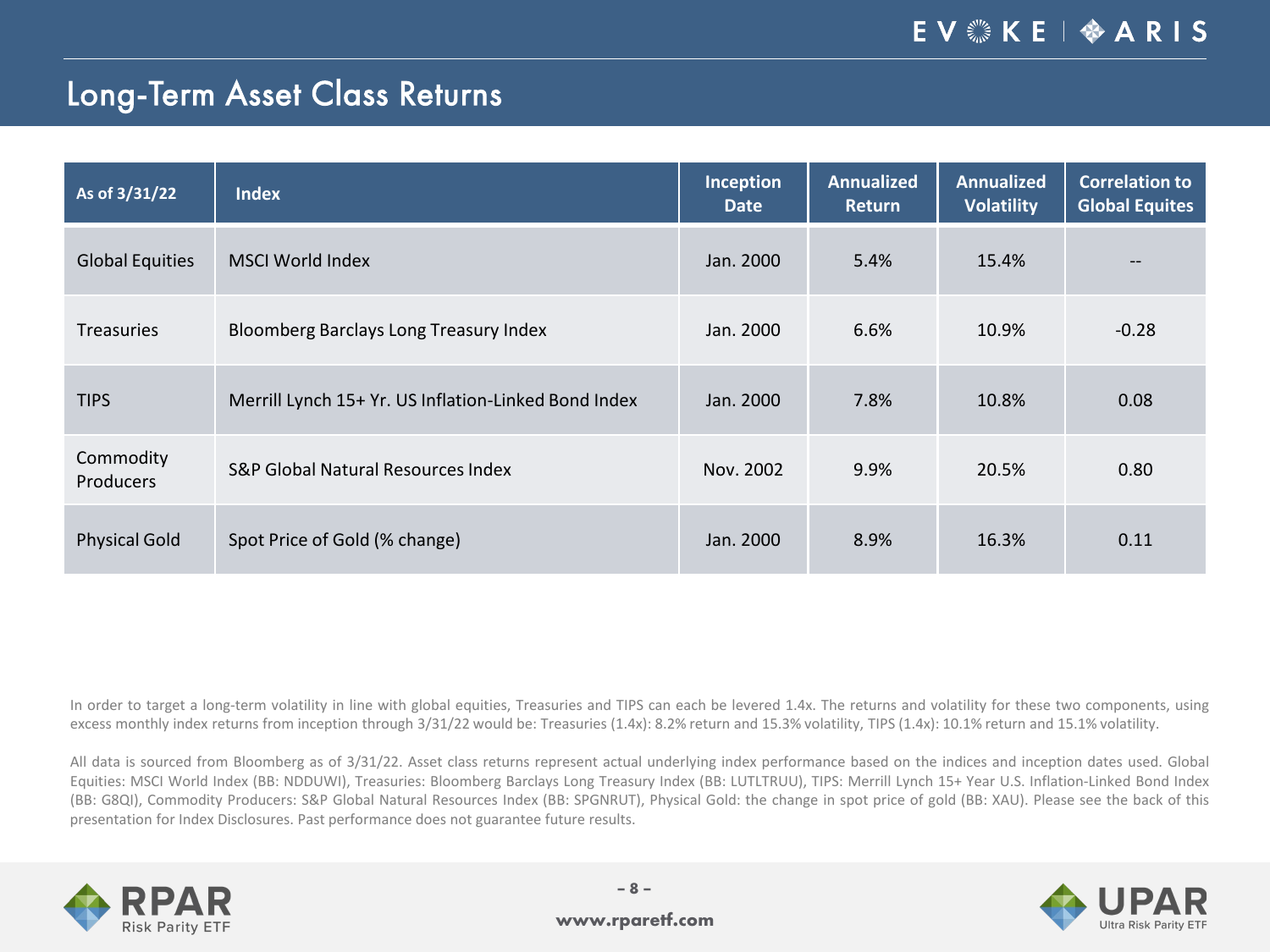#### EV & KE | � ARIS

### Historical Asset Class Index Returns

An equal-weighted mix of diverse asset classes, rebalanced annually, has outperformed equities with less risk since 2000

| Annualized                               | 2000-                    | 2002-                 | 2004-                   | 2006-             | 2008-            | 2010-                               | 2012-             | 2014-             | 2016-                   | 2018-             | 2020-                              | 2022            | 20+ Yr. Return          |
|------------------------------------------|--------------------------|-----------------------|-------------------------|-------------------|------------------|-------------------------------------|-------------------|-------------------|-------------------------|-------------------|------------------------------------|-----------------|-------------------------|
| 2-Year Periods                           | 2001                     | 2003                  | 2005                    | 2007              | 2009             | 2011                                | 2013              | 2015              | 2017                    | 2019              | 2021                               | <b>YTD</b>      | $(Annualized)^1$        |
| <b>Best Asset Class</b>                  | <b>TIPS</b>              | Commod.               | Commod.                 | Commod.           | Gold             | Gold                                | <b>Equities</b>   | <b>Treasuries</b> | Commod.                 | <b>Equities</b>   | <b>Equities</b>                    | Commod.         | <b>Commodity Prod.</b>  |
|                                          | 14%                      | 41%                   | 25%                     | 35%               | 15%              | 19%                                 | 21%               | 11%               | 27%                     | 8%                | 19%                                | 17%             | 9.9%                    |
| 2 <sub>nd</sub>                          | <b>Treasuries</b><br>12% | Gold<br>22%           | <b>Equities</b><br>12%  | Gold<br>27%       | 4%               | <b>Treasuries Treasuries</b><br>19% | Commod.<br>4%     | <b>TIPS</b><br>5% | <b>Equities</b><br>15%  | Gold<br>8%        | <b>TIPS</b><br>16%                 | Gold<br>6%      | Gold<br>8.9%            |
| 3 <sup>rd</sup>                          | Gold                     | <b>TIPS</b>           | Gold                    | <b>Equities</b>   | <b>TIPS</b>      | <b>TIPS</b>                         | <b>TIPS</b>       | <b>Equities</b>   | Gold                    | <b>Treasuries</b> | Commod.                            | <b>Equities</b> | <b>TIPS</b>             |
|                                          | $-2%$                    | 16%                   | 12%                     | 14%               | 4%               | 17%                                 | $-5%$             | 2%                | 11%                     | 6%                | 12%                                | $-5%$           | 7.8%                    |
| 4 <sup>th</sup>                          | <b>Equities</b>          | <b>Treasuries</b>     | <b>TIPS</b>             | <b>Treasuries</b> | <b>Equities</b>  | <b>Equities</b>                     | <b>Treasuries</b> | Gold              | <b>TIPS</b>             | <b>TIPS</b>       | Gold                               | <b>TIPS</b>     | <b>Treasuries</b>       |
|                                          | $-15%$                   | 9%                    | 9%                      | 6%                | $-12%$           | 3%                                  | $-5%$             | $-6%$             | 9%                      | 5%                | 10%                                | $-8%$           | 6.6%                    |
| <b>Worst Asset Class</b>                 | $--$                     | <b>Equities</b><br>3% | <b>Treasuries</b><br>7% | <b>TIPS</b><br>5% | Commod.<br>$-9%$ | Commod.<br>$-3%$                    | Gold<br>$-12%$    | Commod.<br>$-18%$ | <b>Treasuries</b><br>5% | Commod.<br>1%     | <b>Treasuries Treasuries</b><br>6% | $-11%$          | <b>Equities</b><br>5.4% |
| Equal-Weighted<br>Portfolio <sup>2</sup> | 2%                       | 16%                   | 13%                     | 17%               | 3%               | 11%                                 | 1%                | $-1%$             | 13%                     | 6%                | 13%                                | 0%              | 8.3%                    |
| 60/40 Portfolio <sup>3</sup>             | $-5%$                    | 6%                    | 9%                      | 11%               | $-3%$            | 5%                                  | 13%               | 2%                | 10%                     | 7%                | 13%                                | $-5%$           | 5.8%                    |

(1) This column represents the annualized total return for each asset class/portfolio from 12/31/99 – 3/31/22, apart for Commodity Producers: S&P Natural Resources Index (inception 11/30/02), which is calculated since the first full calendar year of performance (2003).

(2) The Equal Weighted Portfolio represents an equally allocation across the five asset classes shown in the table. Performance represents the average of the five index returns, rebalanced annually.

(3) The 60/40 Portfolio represents a 60% allocation to global equities (MSCI World Index) and a 40% allocation to US bonds (Bloomberg Barclays US Aggregate Bond Index), rebalanced annually. Underlying index performance for each period is as follows: 2000-01: MSCI World (-15%), Barclays Agg. (10%) | 2002-03: MSCI World (3%), Barclays Agg. (7%) | 2004-05: MSCI World (12%), Barclays Agg. (3%) | 2006-07: MSCI World (14%), Barclays Agg. (6%) | 2008-09: MSCI World (-12%), Barclays Agg. (6%) | 2010-11: MSCI World (3%), Barclays Agg. (7%) | 2012-13: MSCI World (21%), Barclays Agg. (1%) | 2014-15: MSCI World (2%), Barclays Agg. (3%) | 2016-17: MSCI World (15%), Barclays Agg. (3%) | 2018-19: MSCI World (8%), Barclays Agg. (4%) | 2020 – 2021: MSCI World (19%), Barclays Agg. (3%) | 2022 YTD: MSCI World (-5%), Barclays Agg. (-6%) | Annualized Since 12/31/99: MSCI World (5.4%), Barclays Agg (4.5%).

All data is sourced from Bloomberg as of 3/31/22. Asset class returns represent actual underlying index performance based on the indices and inception dates used. Global Equities: MSCI World Index (BB: NDDUWI), Treasuries: Bloomberg Barclays Long Treasury Index (BB: LUTLTRUU), TIPS: Merrill Lynch 15+ Year U.S. Inflation-Linked Bond Index (BB: G8QI), Commodity Producers: S&P Global Natural Resources Index (BB: SPGNRUT), Physical Gold: the change in spot price of gold (BB: XAU). Please see the back of this presentation for Index Disclosures. Past performance does not guarantee future results.



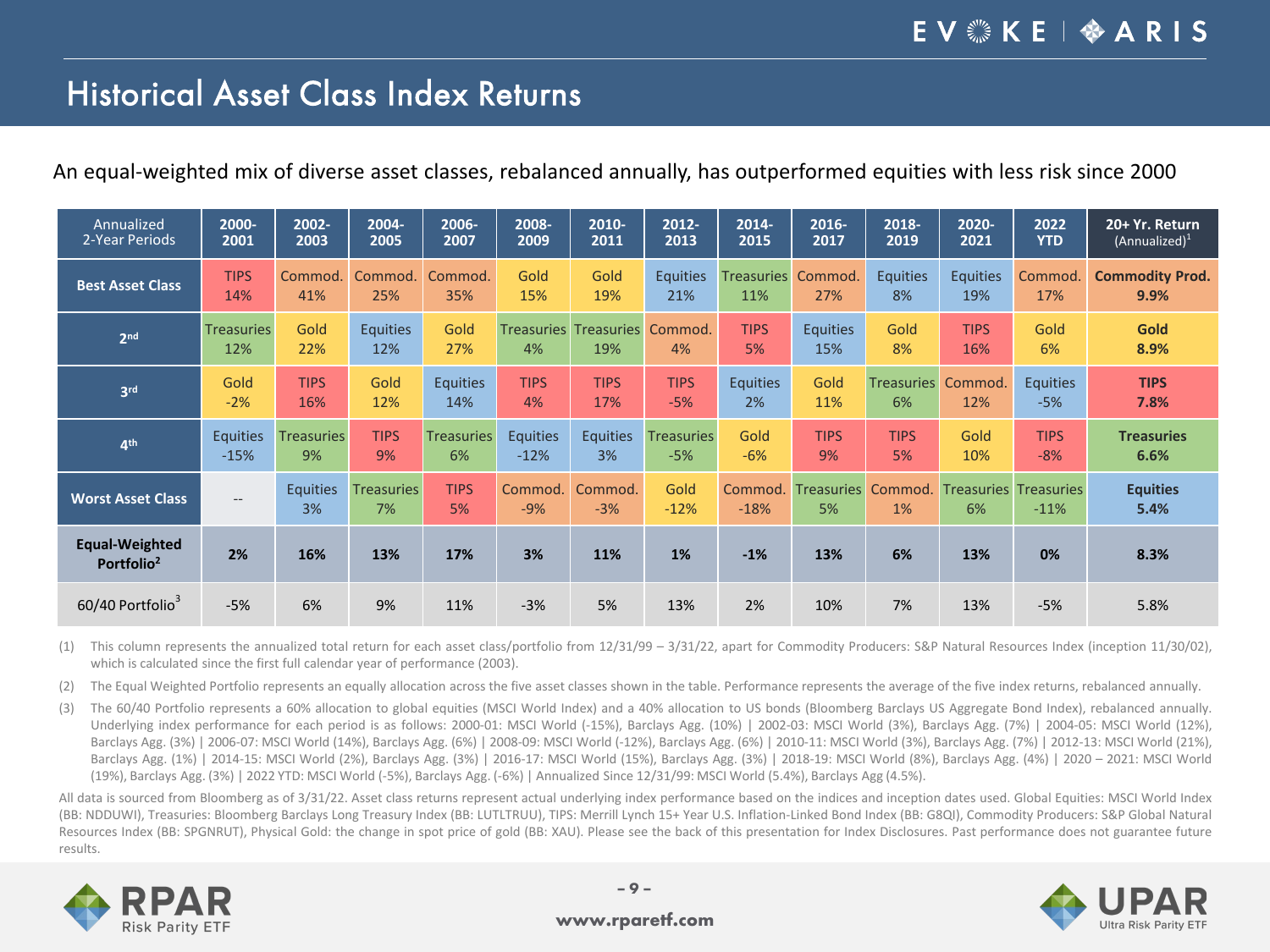### The Rebalancing Boost

- Regular rebalancing has shown it can "boost" return without increasing risk
- The boost is greater the lower the correlation among asset classes and the greater the volatility of each asset class
- The simple example below illustrates the boost
	- ─ A hypothetical 2 asset portfolio allocates 50% to Random Return A and 50% to a Random Return B, which are uncorrelated to one another
	- ─ Both average the exact same return and risk but by rebalancing once per year, the total return of the portfolio after 20 years is 1% higher than the weighted average return (9.1% vs. 8.1%)

| $12/31/01 - 12/31/21$        | <b>Annualized Return</b> | <b>Volatility</b> |
|------------------------------|--------------------------|-------------------|
| Random Return A              | 8.1%                     | 15.2%             |
| Random Return B              | 8.1%                     | 15.2%             |
| 50/50 Portfolio <sup>1</sup> | 9.1%                     | 10.7%             |

| <b>Calendar Year Returns</b> | 2021  |     | 2020   2019   2018   2017   2016   2015   2014   2013   2012   2011   2010   2009   2008   2007   2006   2005   2004   2003   2002 |       |     |        |       |    |         |     |       |     |     |        |    |       |     |     |     |        |
|------------------------------|-------|-----|------------------------------------------------------------------------------------------------------------------------------------|-------|-----|--------|-------|----|---------|-----|-------|-----|-----|--------|----|-------|-----|-----|-----|--------|
| Random Return A              | 22%   | 16% | 28%                                                                                                                                | $-9%$ | 22% | 8%     | $-1%$ | 5% | 27%     | 16% | $-6%$ | 12% | 30% | $-41%$ | 9% | 20%   | 9%  | 15% | 33% | $-20%$ |
| Random Return B              | $-1%$ | 9%  | 22%                                                                                                                                | $-9%$ | 33% | $-20%$ | 16%   | 9% | $-41\%$ | 28% | 8%    | 20% | 12% | 22%    | 5% | $-6%$ | 16% | 27% | 30% | 15%    |
| 50/50 Portfolio $1$          | 10%   | 12% | 25%                                                                                                                                | $-9%$ | 28% | $-6%$  | 8%    | 7% | $-7%$   | 22% | 1%    | 16% | 21% | $-9%$  | 7% | 7%    | 13% | 21% | 32% | $-3%$  |

1. The 50/50 Portfolio represents a 50% allocation to Random Return A and Random Return B, rebalanced annually. Past performance is no guarantee of future results.

This hypothetical example does not represent an actual investment and uses simple math to show how systematic rebalancing can have an effect on returns over a period of time.



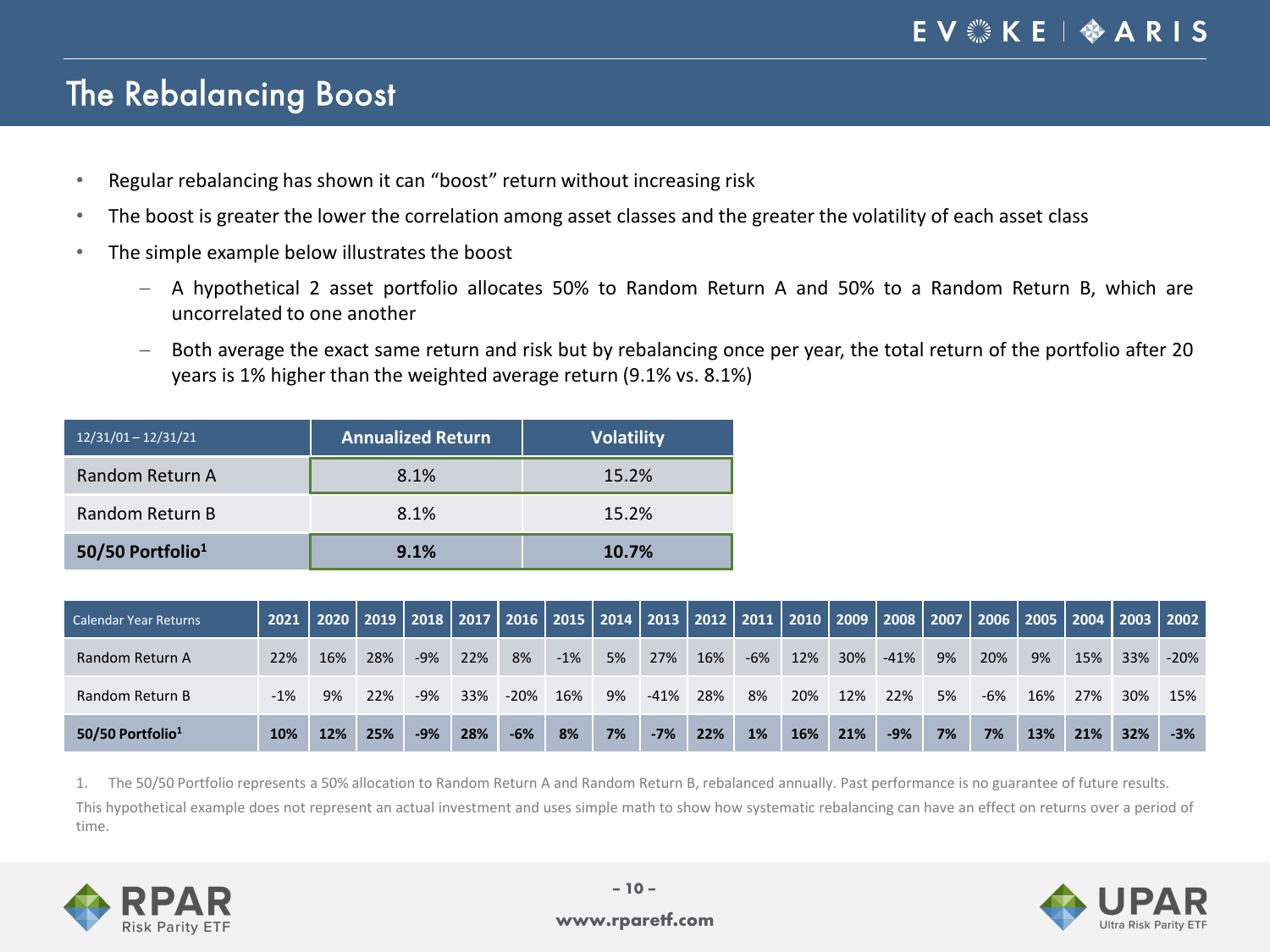#### EV & KE | � A R I S

# RPAR ETF During the 2020 Crisis

A core objective of the RPAR Risk Parity ETF is to help protect investors during severe market downturns and participate in up markets. **2020 offered a real-time stress test.**

- In Q1, RPAR (-4%) demonstrated resilience during one of the worst quarters in stock market history (-21%). In the subsequent 3 quarters, RPAR (+25%) participated in the market rally as global equities rebounded (+47%).<sup>1</sup>
- On the year, RPAR (+19%) outperformed global equities (+16%) by over  $3\%$ .<sup>1</sup>

| As of 12/31/20                             | Q1 2020    | Q2 2020 | Q3 2020 | Q4 2020 | 2020   |
|--------------------------------------------|------------|---------|---------|---------|--------|
| <b>RPAR Risk Parity ETF (Market Price)</b> | $-4.09\%$  | 10.19%  | 5.06%   | 7.53%   | 19.39% |
| MSCI World Index (Net)                     | $-21.05\%$ | 19.36%  | 7.93%   | 13.96%  | 15.90% |

Source: Bloomberg as of 12/31/20. Global equities represent the MSCI World Index. Past performance does not guarantee future results.

#### **RPAR invests in global equities, Treasuries, Treasury Inflation-Protected Securities (TIPS), commodity producers and gold.**

- During Q1 2020, Treasuries, TIPS and gold rallied helping protect capital during the downturn.
- In the remainder of 2020, equities, commodities, TIPS and gold delivered strong returns to help participate in the recovery.

| As of 12/31/20                             | Q1 2020   | $Q2 - Q4 2020$ | 2020   |
|--------------------------------------------|-----------|----------------|--------|
| <b>Global Equities</b>                     | $-22.35%$ | 51.06%         | 17.30% |
| <b>Treasuries</b>                          | 12.00%    | $-2.53%$       | 9.17%  |
| <b>TIPS</b>                                | 10.88%    | 11.84%         | 24.00% |
| <b>Commodity Producers</b>                 | $-34.01%$ | 63.44%         | 7.85%  |
| Gold                                       | 3.90%     | 20.37%         | 25.07% |
| <b>RPAR Risk Parity ETF (Market Price)</b> | $-4.09%$  | 24.50%         | 19.39% |

Source: US Bank and Toroso Investments, LLC as of 12/31/20. Past performance does not guarantee future results.



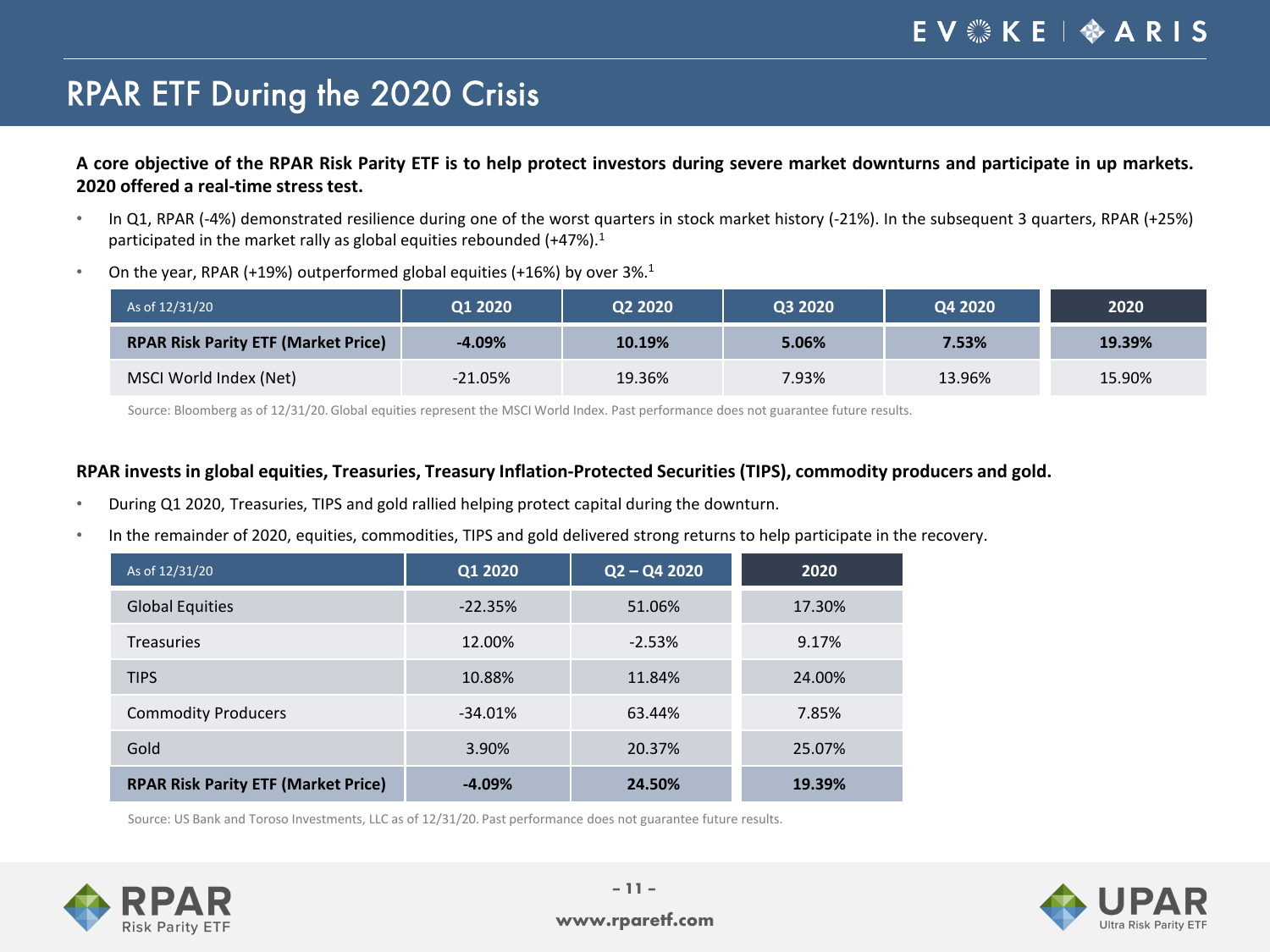# The Risk of Zooming In

- The objective of risk parity is to achieve returns competitive with equities with less risk
- Equities, which are more volatile, are expected to outperform RPAR for stretches of time. Investors who "zoom in" to these periods may conclude that RPAR is "underperforming" and exit the strategy.



This chart is for illustration purposes only.

**Time**





**www.rparetf.com**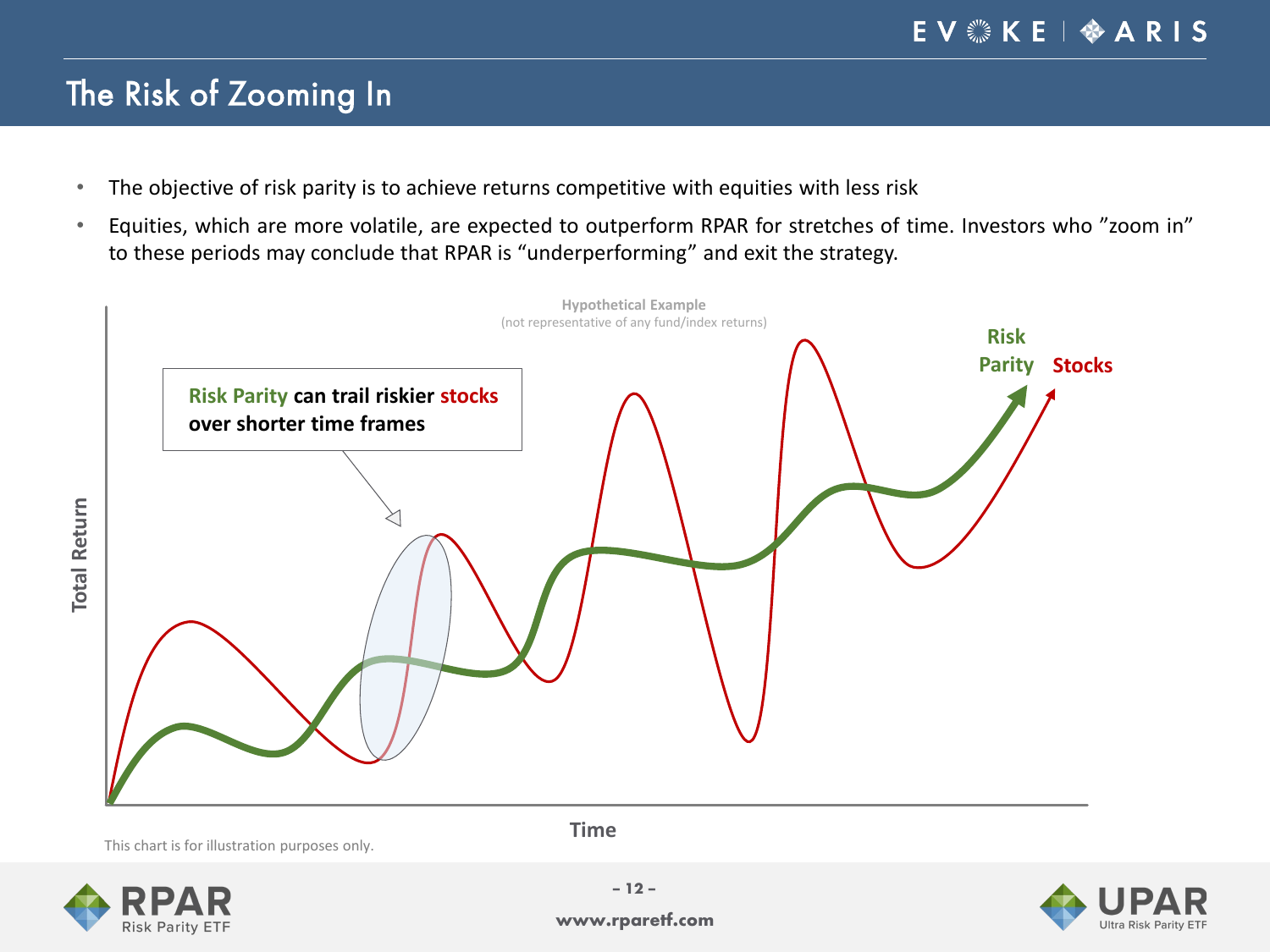### RPAR ETF Performance

| As of March 31, 2022                       | <b>QTD</b>        | <b>YTD</b>       | 1-Year                  | <b>Since Inception</b><br>(Annualized Since 12/12/19) |  |
|--------------------------------------------|-------------------|------------------|-------------------------|-------------------------------------------------------|--|
| <b>RPAR Risk Parity ETF (Market Price)</b> | $-5.12%$          | $-5.12%$         | 6.74%                   | 9.31%                                                 |  |
| <b>RPAR Risk Parity ETF (NAV)</b>          | $-5.03\%$         | $-5.03%$         | 7.36%                   | 9.40%                                                 |  |
| RPAR Benchmark Index <sup>1</sup>          | $-5.66%$          | $-5.66%$         | 6.97%                   | 11.03%                                                |  |
| <b>MSCI World Index</b>                    | $-5.15%$          | $-5.15%$         | 10.12%                  | 14.60%                                                |  |
| 60/40 Portfolio <sup>2</sup>               | $-5.42%$          | $-5.42%$         | 4.34%                   | 8.74%                                                 |  |
| <b>RPAR - Market Price</b>                 | <b>RPAR - NAV</b> | <b>Benchmark</b> | <b>MSCI World Index</b> | 60/40                                                 |  |
| 15%<br>9%<br>7%<br>10%                     | 9%<br>7%          | 11%<br>7%        | 15%<br>10%              | 9%                                                    |  |
| 5%<br>0%                                   |                   |                  |                         | 4%                                                    |  |

Data Source: US Bank and Bloomberg, 3/31/22. **The US Arrow COVID III YTD III 1-Year III RPAR Inception** 

-5% -5% -5% -5% -6% -6% -5% -5% -5% -5%

1. Advanced Research Risk Parity Index (Bloomberg ticker: RPARTR).

2. 60/40 Portfolio represents a 60% allocation to global equities (MSCI World Index) and a 40% allocation to U.S. bonds (Bloomberg Barclays US Aggregate Bond Index), rebalanced annually. Underlying index performance for each period is as follows: QTD: MSCI World (-5.15%), Barclays Agg. (-5.93%) | YTD: MSCI World (-5.15%), Barclays Agg. (-5.93%) | 1-Year: MSCI World (10.12%), Barclays Agg. (-4.15%) | 12/12/19 through 3/31/22: MSCI World (14.60%), Barclays Agg. (-0.05%).

The performance data quoted represents past performance. Past performance does not guarantee future results. The investment return and principal value of an investment will fluctuate so that an investor's shares, when sold or redeemed, may be worth more or less than their original cost and current performance may be lower or higher than the performance quoted. Performance current to the most recent month-end can be obtained by calling (833) 540-0039. Only returns greater than one year will be annualized. A fund's NAV is the sum of all its assets less any liabilities, divided by the number of shares outstanding. The market price is the most recent price at which the fund was traded. It is not possible to invest directly in an index.



-10% -5%

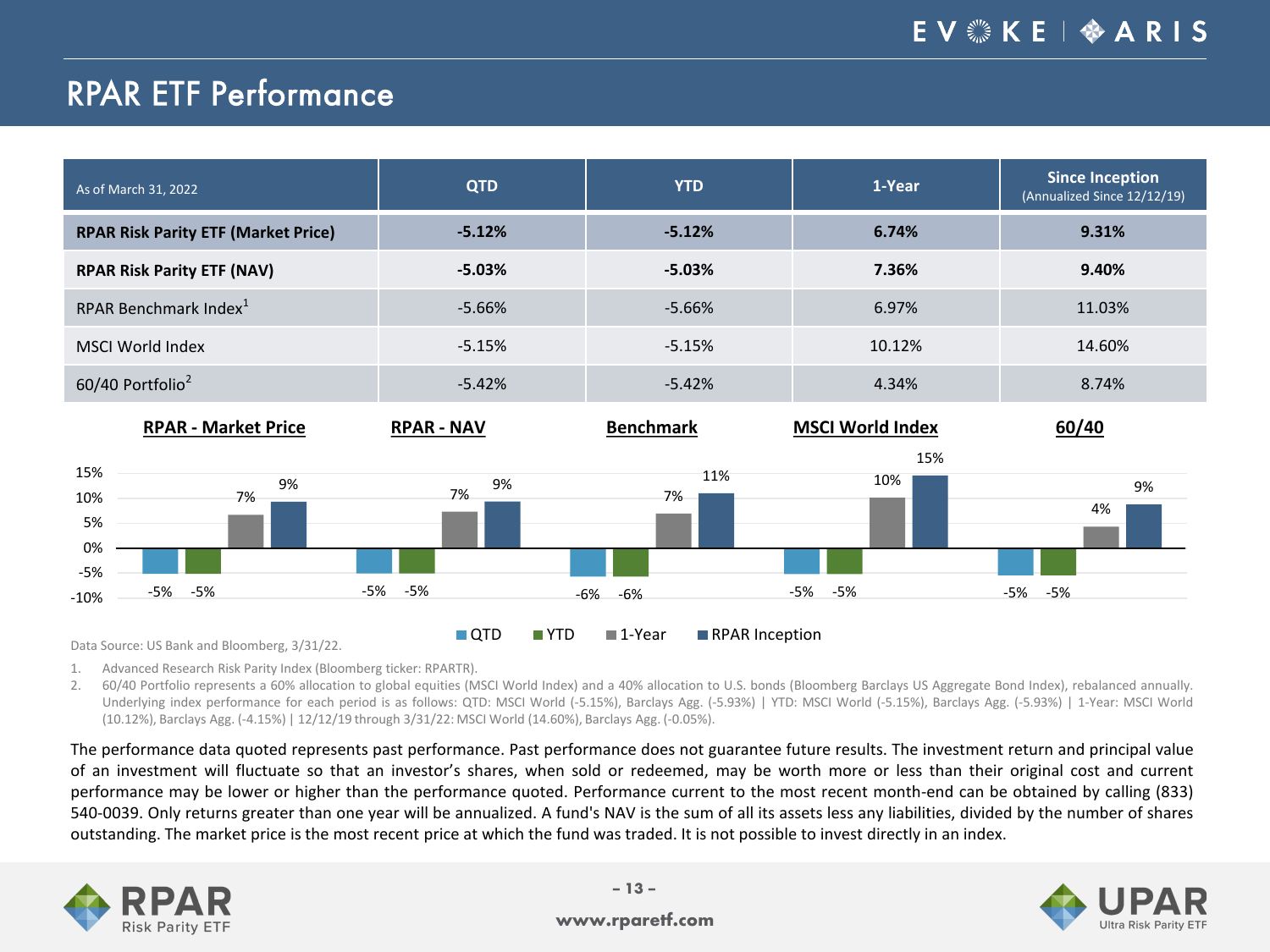#### EV & KE | � A R I S

### RPAR ETF Underlying Asset Class Performance

| As of March 31, 2022                       | <b>Allocation</b> | <b>QTD</b> | <b>YTD</b> | 1-Year   | <b>Since Inception</b><br>(Annualized Since 12/12/19) |
|--------------------------------------------|-------------------|------------|------------|----------|-------------------------------------------------------|
| <b>RPAR Risk Parity ETF (Market Price)</b> | 120.4%            | $-5.12%$   | $-5.12%$   | 6.74%    | 9.31%                                                 |
| <b>Global Equities</b>                     | 25.5%             | $-5.67%$   | $-5.67%$   | 3.16%    | 12.21%                                                |
| <b>Commodity Producers</b>                 | 15.9%             | 15.52%     | 15.52%     | 29.05%   | 24.10%                                                |
| <b>Physical Gold</b>                       | 10.3%             | 5.80%      | 5.80%      | 13.17%   | 12.33%                                                |
| Treasuries <sup>1</sup>                    | 34.0%             | $-8.21%$   | $-8.21%$   | $-3.86%$ | $-2.97%$                                              |
| <b>TIPS</b>                                | 34.7%             | $-9.79%$   | $-9.79%$   | 6.07%    | 8.34%                                                 |



1. Treasury exposure corresponds to the notional contract value of U.S. Treasury futures. Allocations above exclude cash which serves as collateral for the U.S. Treasury futures. Data Source: US Bank and Toroso Investments, LLC as of 3/31/22. Allocations are subject to change. Past performance does not guarantee future results.



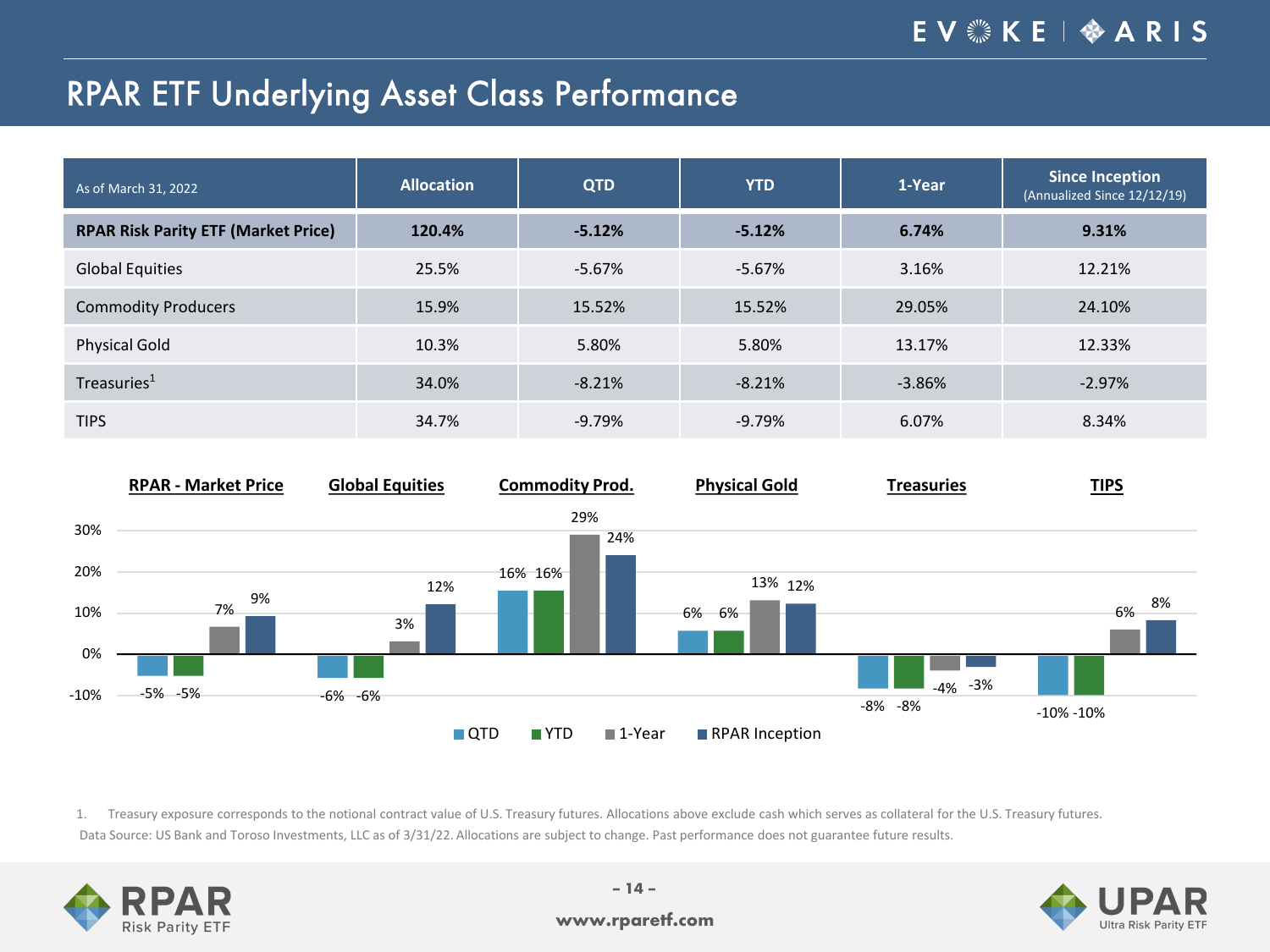# RPAR ETF Performance Attribution

| As of March 31, 2022              | <b>QTD Attribution</b> | <b>YTD Attribution</b> | <b>1-Year Attribution</b> | Since Inception Attribution<br>(Annualized Since 12/12/19) |
|-----------------------------------|------------------------|------------------------|---------------------------|------------------------------------------------------------|
| <b>RPAR Risk Parity ETF (NAV)</b> | $-5.03\%$              | $-5.03%$               | 7.36%                     | 9.40%                                                      |
| <b>Global Equities</b>            | $-1.49%$               | $-1.49%$               | 0.77%                     | 2.98%                                                      |
| <b>Commodity Producers</b>        | 2.28%                  | 2.28%                  | 3.90%                     | 3.56%                                                      |
| <b>Physical Gold</b>              | 0.56%                  | 0.56%                  | 2.03%                     | 2.21%                                                      |
| <b>Treasuries</b>                 | $-2.92%$               | $-2.92%$               | $-0.89%$                  | $-1.25%$                                                   |
| <b>TIPS</b>                       | $-3.46%$               | $-3.46%$               | 1.54%                     | 1.90%                                                      |



Data Source: US Bank and Toroso Investments, LLC as of 3/31/22. RPAR fund attributions may reflect a small residual value that was distributed pro rata across each asset class. Holdings are subject to change. Past performance does not guarantee future results.



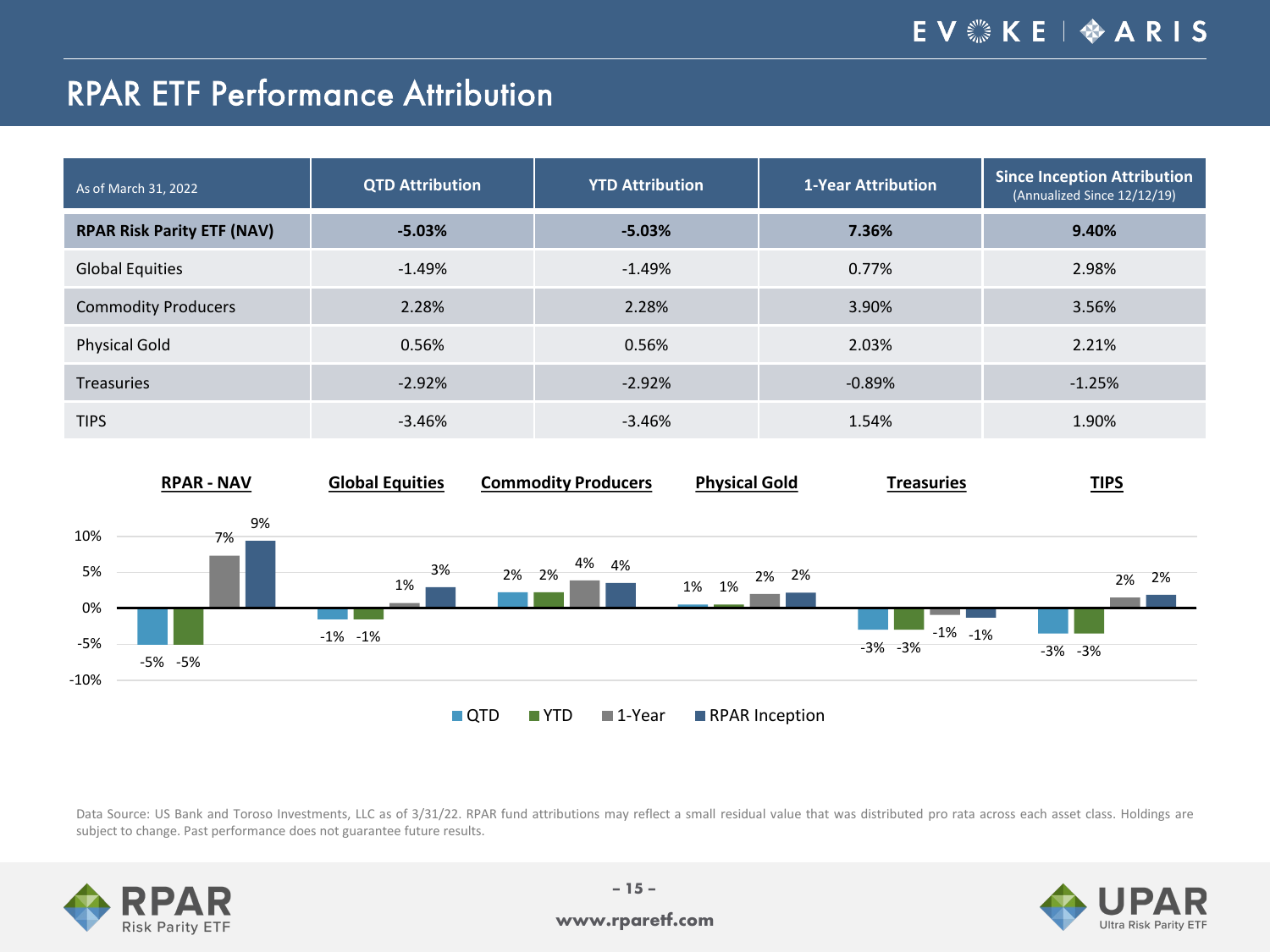# Frequently Asked Questions

- How is risk parity positioned for a rising inflation environment?
- Does a higher correlation between stocks and Treasuries make risk parity less effective?
- Do the asset class gains and losses net out to zero over time?
- Is this approach attractive looking forward?
- How does RPAR fit within a typical portfolio?
- Is RPAR tax efficient?
- Does diversification really work during a crisis?
- Why should investors own long duration bonds with yields near historic lows?
- How does risk parity perform in rising/falling interest rate environments?
- In what environments does risk parity underperform?



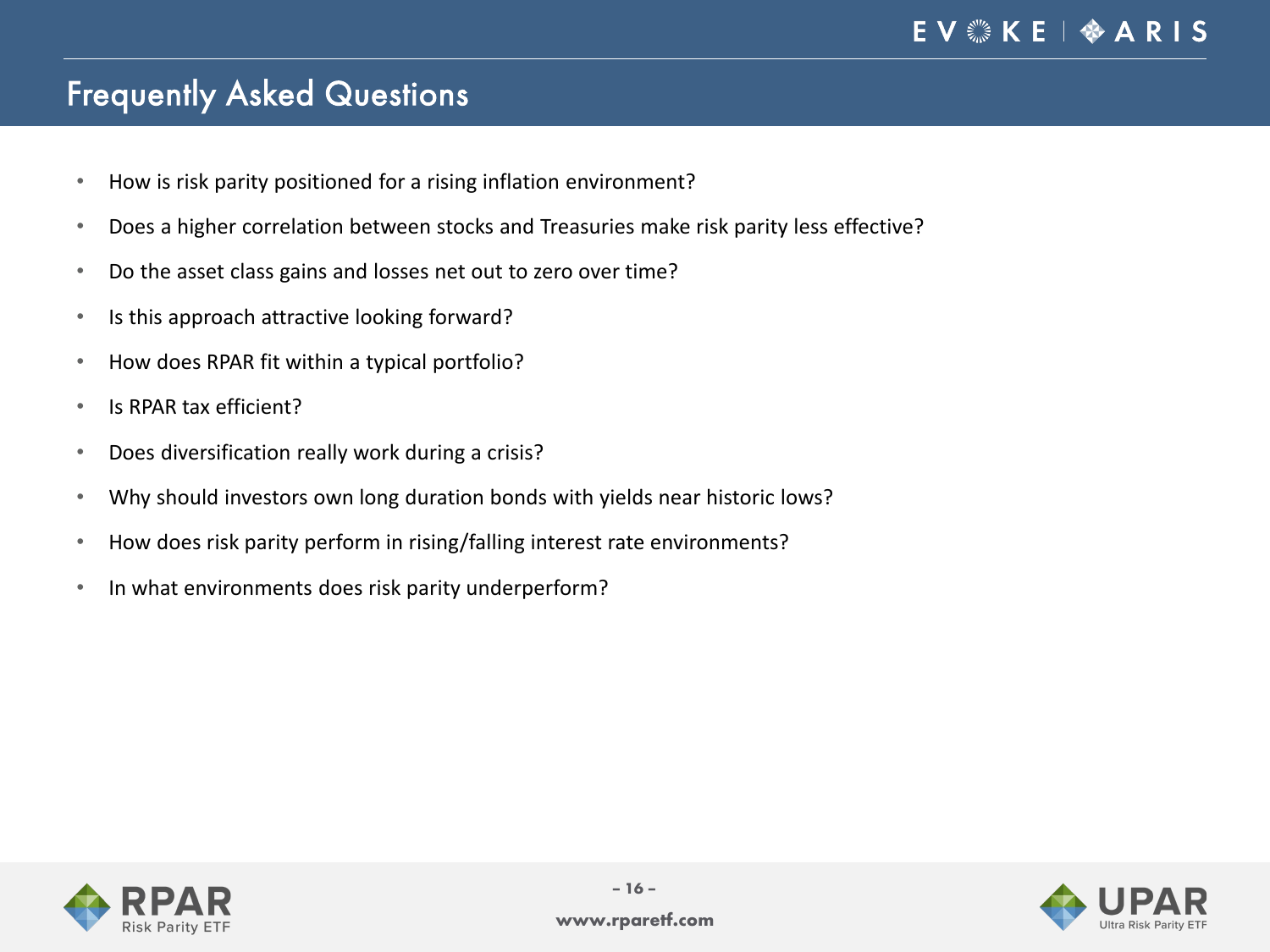### Risk Parity During Rising Inflation

- U.S. inflation increased meaningfully in the 1970s, from 6% in 1970 to 13% in 1980, averaging 7%<sup>1</sup>
- Equities and Treasuries, which tend to underperform when inflation rises, underperformed cash over the full decade
- Commodities and gold significantly outperformed, as would be expected given their rising inflation bias
- TIPS did not exist but would likely have done well as inflation rose and real yields declined
- RPAR allocates half its assets to commodity producer equities, gold and TIPS to help protect against rising inflation
- The goal is a portfolio with balanced exposure to assets that do well when inflation rises and assets that do well when it falls

| $12/31/69 - 12/31/79$             | <b>Annualized Nominal Returns<sup>2</sup></b> |
|-----------------------------------|-----------------------------------------------|
| <b>Physical Gold</b>              | 30.7%                                         |
| <b>Commodity Futures</b>          | 21.2%                                         |
| <b>Inflation</b>                  | 7.1%                                          |
| Cash                              | 6.3%                                          |
| <b>Global Equities</b>            | 5.7%                                          |
| Long Treasuries (since 1/31/1973) | 4.2%                                          |

1. Source: Inflation is based on the annualized percent change of the Consumer Price Index (CPURNSA), as reported by Bloomberg.

2. Asset class returns represent actual underlying index performance based on the indices and inception dates used. Global Equities: MSCI World Index (BB: NDDUWI), US Equities (BB: SPX); Treasuries: Bloomberg Barclays Treasury Index (BB: LUTLTRUU), Physical Gold: the change in spot price of gold (BB: XAU); Commodity Futures: S&P GSCI Total Return Index (BB: SPGSCITR); Cash: 3-Month T-Bill Secondary Market Rate (average) (https://fred.stlouisfed.org/series/TB3MS). Real returns are calculated by deducting the annualized inflation rate over the period from the annualized nominal returns. Please see the back of this presentation for Index Disclosures. Past performance does not guarantee future results. Source: Bloomberg, FRED as of 3/31/22.



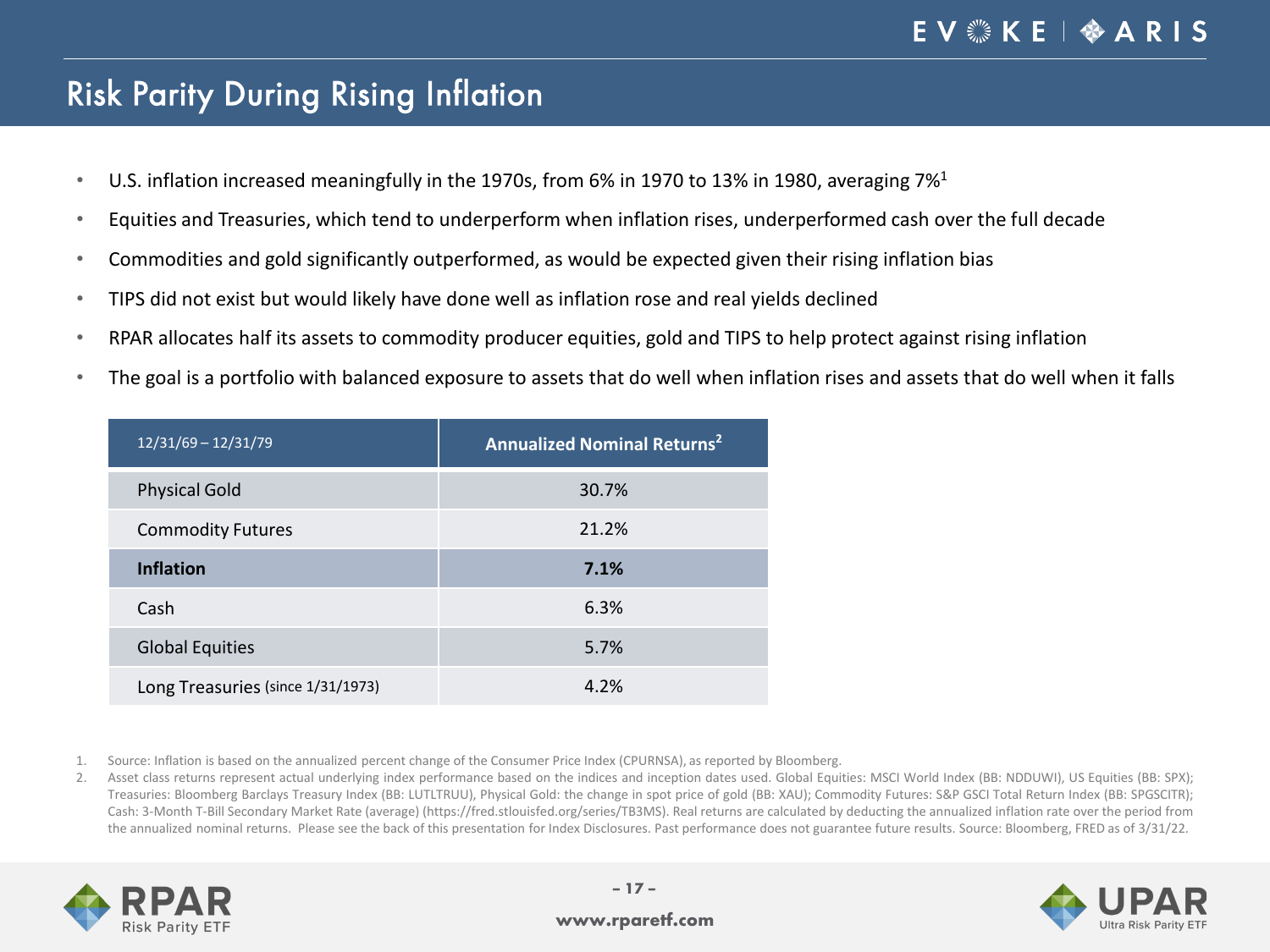#### Correlation Between Stocks and Treasuries

- The correlation between stocks and Treasuries seems to be increasing
- Correlation is merely a byproduct of the main drivers of asset class returns (the economic environment)
- Since stocks and Treasuries have the same bias to inflation, they would be expected to be positively correlated when inflation is the dominant driver…and negatively correlated when growth is the dominant driver

**US Equities vs. Treasuries Rolling 5-Year Correlation**



Source: Bloomberg (SPX Index, LUTLTRUU Index); internal analysis. Chart shows rolling 5-year correlation of rolling annual total returns of the two asset classes since the 1973 inception of the Treasury index (BB: LUTLTRUU). Correlation is a statistical measure of association that represents the extent to which two variables, in this case U.S. equities and Treasuries, move in relation to each other. For illustrative purposes only. Past performance is not necessarily indicative of future results.





#### **www.rparetf.com**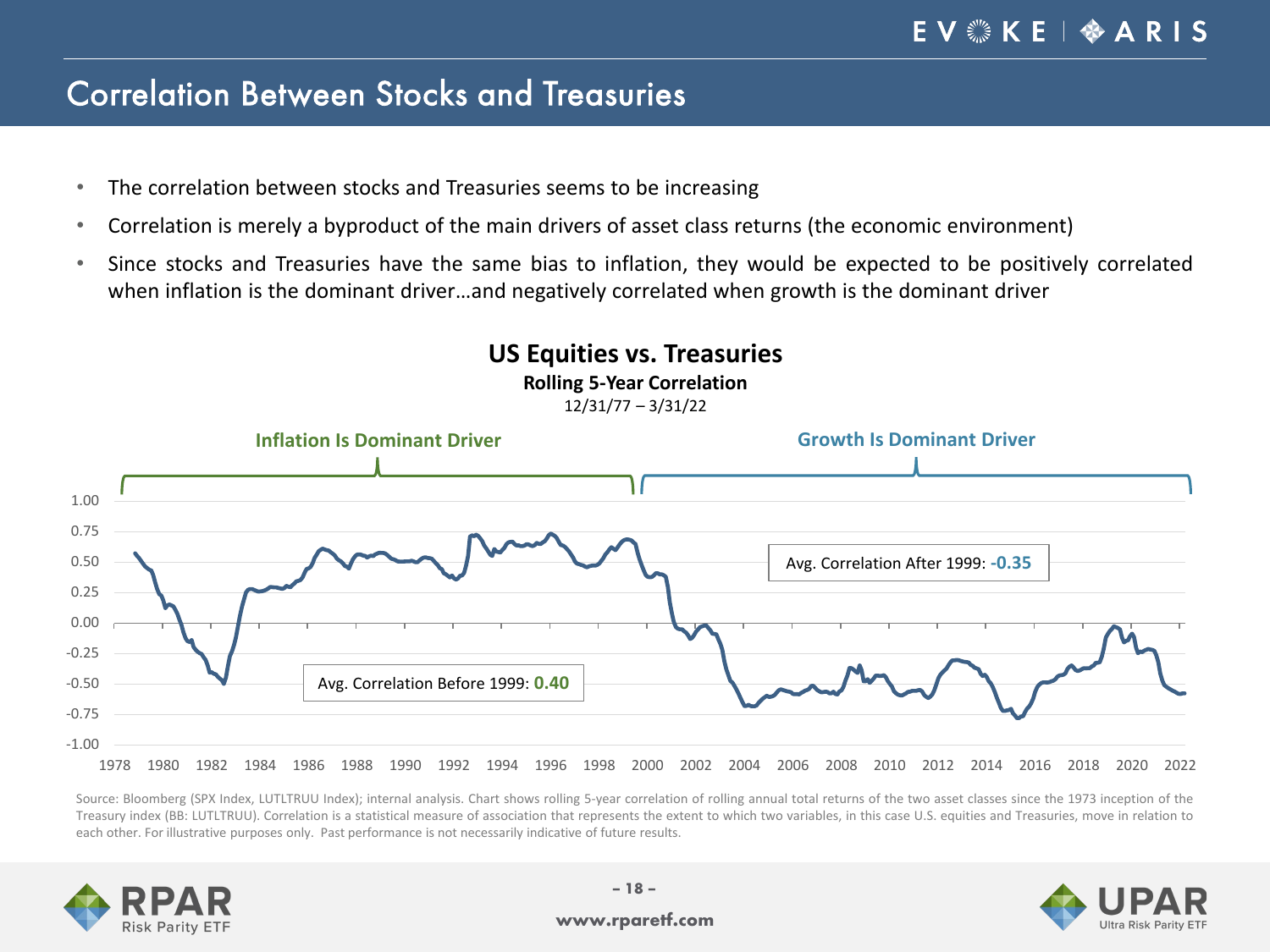#### Asset Class Gains & Losses Historically Net Out to Positive Returns Over Time

- RPAR invests across a diverse set of asset classes, each of which has a positive expected return over time
- Periods of outperformance and underperformance are relative to each asset class's long-term average return, which is above zero $1$
- For example, since 1999 equities have underperformed (5%) compared to its long-term average annual return (9%), while gold has outperformed (9%) its long-term annualized return  $(8\%)^{1,2}$
- The long-term expectation is that RPAR will roughly earn the average return of the underlying asset classes with less volatility than any market segment because of its diversification
- Of course, there will be environments during which the net result will be negative (like 1Q20, 1Q21 and 1Q22) as the average return across assets can be negative over a period of time

2. The MSCI World Index (NDDUWI) used to represent equities returned 5.4% and the percent change in the spot price of gold (XAU) was 8.9% from 12/31/99 through 3/31/22.





<sup>1.</sup> Source: Bloomberg as of 3/31/22. Global Equities (MSCI World Index, NDDUWI) returned 9.1% since 12/31/69 inception, Commodity Producers: S&P Global Natural Resources Index (BB: SPGNRUT) returned 1.8% since 5/31/08 inception, Gold (% change in spot price of gold, XAU) returned 8.0% since 12/31/69, Treasuries (Barclays US Aggregate Long-Term Treasury Index, LUTLTRUU) returned 7.9% since 1/31/73 inception, and TIPS (Merrill Lynch 15+ Year U.S. Inflation-Linked Bond Index) returned 7.3% since 4/30/98 inception.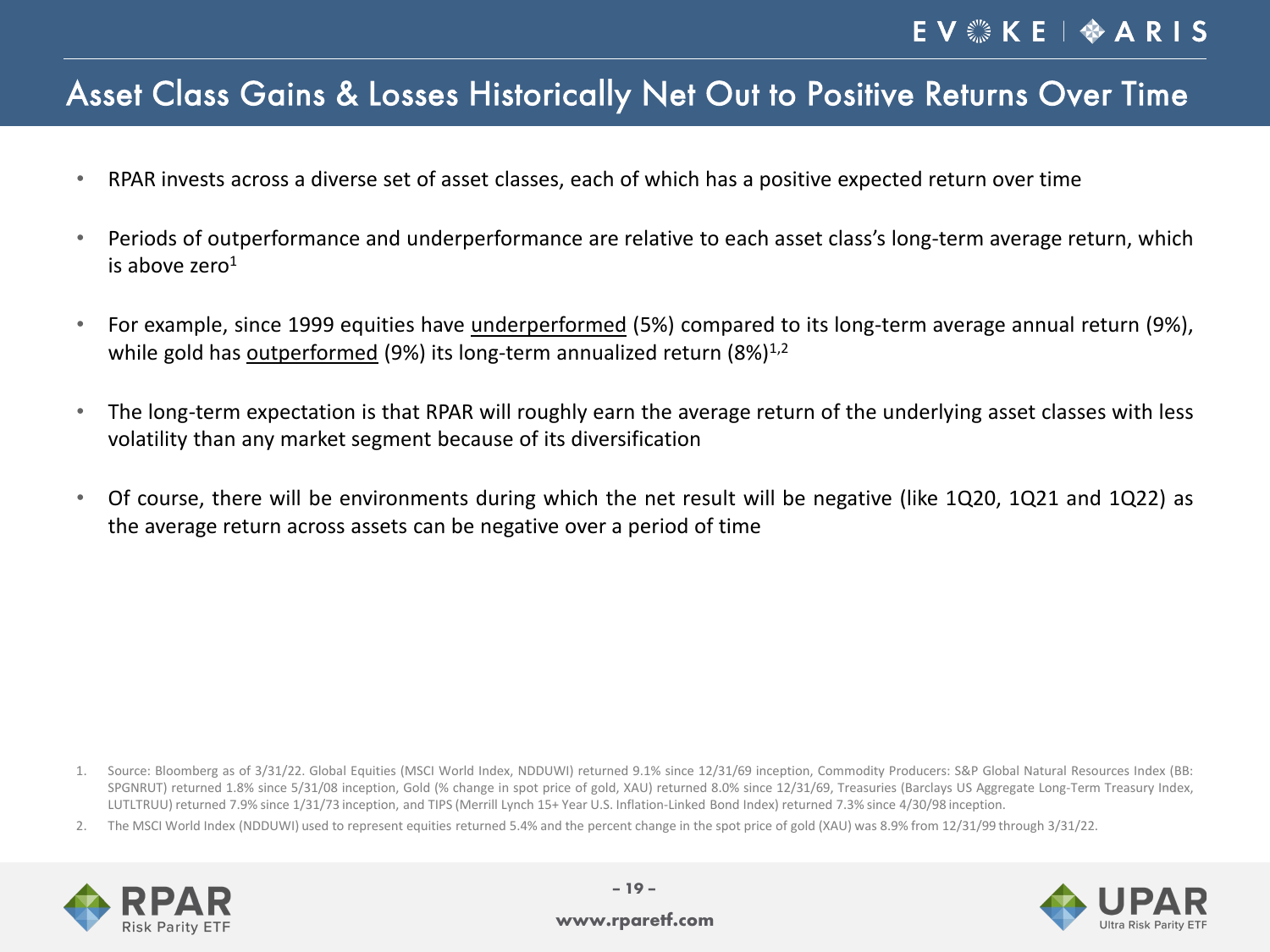### We Believe Risk Parity is Particularly Attractive Today

- With unprecedented stimulus fueling demand, inflation is higher than it has been in decades
- Supply-chain problems persist, home prices have been rising, real short-term interest rates are deeply negative, and the labor market is historically tight, reinforcing inflationary pressures
- The Fed and other central banks are expected to raise interest rates and withdraw liquidity after keeping policy very easy for an extended time. Further fiscal stimulus seems unlikely.
- Valuations remain elevated, including in U.S. equities and global fixed income
- With inflation high, policy set to tighten, and growth expected to slow, the range of potential economic outcomes is unusually wide. This heightens risks for traditional portfolios, which bet on growth beating expectations and inflation staying low.
- A balanced asset allocation that includes market segments that have the potential to perform well in various economic environments is especially critical in these unique times
- Moreover, a liquid strategy that pursues attractive returns with managed risk, low fees and low taxes is particularly valuable looking ahead



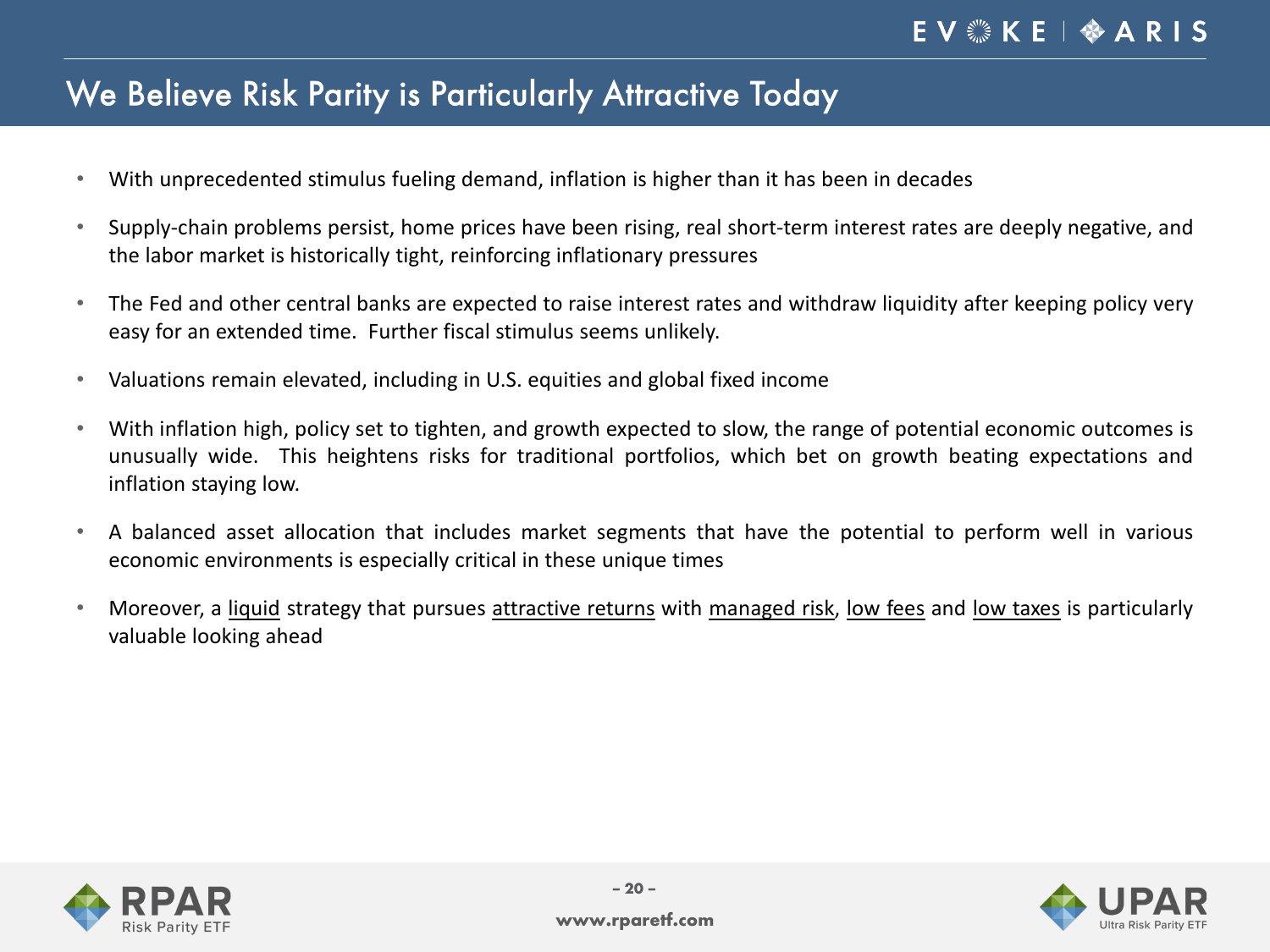#### RPAR as a Liquid Alternative & Attractive Diversifier

- RPAR can fit within the Alternative Investments category since it invests across multiple asset classes
- RPAR is one of the largest liquid alternative ETFs in the U.S. with assets totaling about \$1.6 billion as of  $3/31/22<sup>1</sup>$
- RPAR has exhibited an equity-like return (9.31%) with 0.34 beta since inception and far less volatility<sup>2</sup>



#### **RPAR During Down Equity Markets<sup>3</sup>**

1. RPAR Risk Parity ETF – Market Price returned 9.31% from inception (12/12/19)through 3/31/22. RPAR's AUM as of 3/31/22 was \$1.57 billion. Source: RPAR ETF March 2022 fact sheet.

2. Since RPAR's inception (12/12/19) through 3/31/22, RPAR's beta to the MSCI World Index (BB: NDDUWI) is 0.34. Beta was calculated by taking the covariance of daily RPAR returns and MSCI World Index returns and dividing by the variance of the MSCI World Index returns. Volatility represents the annualized standard deviation of daily returns since RPAR inception (RPAR volatility: 18.5%, MSCI World volatility: 32.7%). Daily returns were sourced from Bloomberg.

3. Periods above represent negative months of performance for the MSCI World Index since the inception of the RPAR Risk Parity ETF (12/12/19). The monthly average represents a simple average of all returns presented in the chart above.

Please see slide 13 "RPAR ETF Performance" for standardized performance. The performance data quoted represents past performance. Past performance does not guarantee future results. The investment return and principal value of an investment will fluctuate so that an investor's shares, when sold or redeemed, may be worth more or less than their original cost and current performance may be lower or higher than the performance quoted. Performance current to the most recent month-end can be obtained by calling (833) 540-0039.



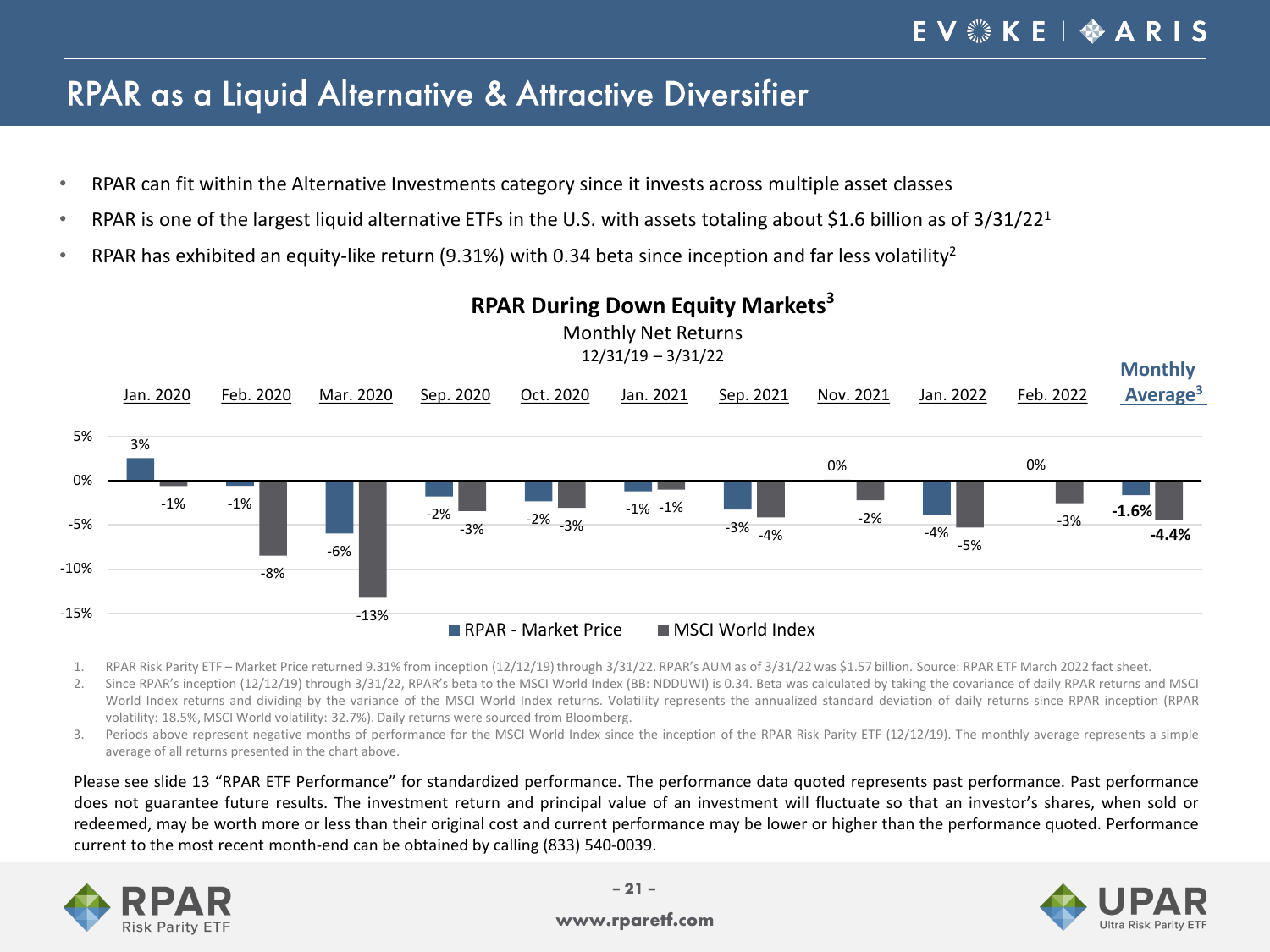### RPAR Seeks to Provide Tax-Efficiency

- RPAR Risk Parity ETF (Market Price) delivered a total net return of 7.56% in 2021 and 19.39% in 2020<sup>1</sup>
- Taxable distributions totaled about 2% in 2021 and less than 1% in 2020<sup>1</sup>
- As expected, there were zero capital gains distributions at year-end 2021 and 2020<sup>1</sup>
- Therefore, RPAR investors were able to earn extremely tax-efficient returns with nearly all of the return being tax-deferred in both 2021 and 2020

1. Source: Bloomberg, 12/31/19 – 12/31/21.

\*This information is not intended to constitute tax advice. Consult a tax professional for guidance on your specific circumstances. Past performance does not guarantee future results.



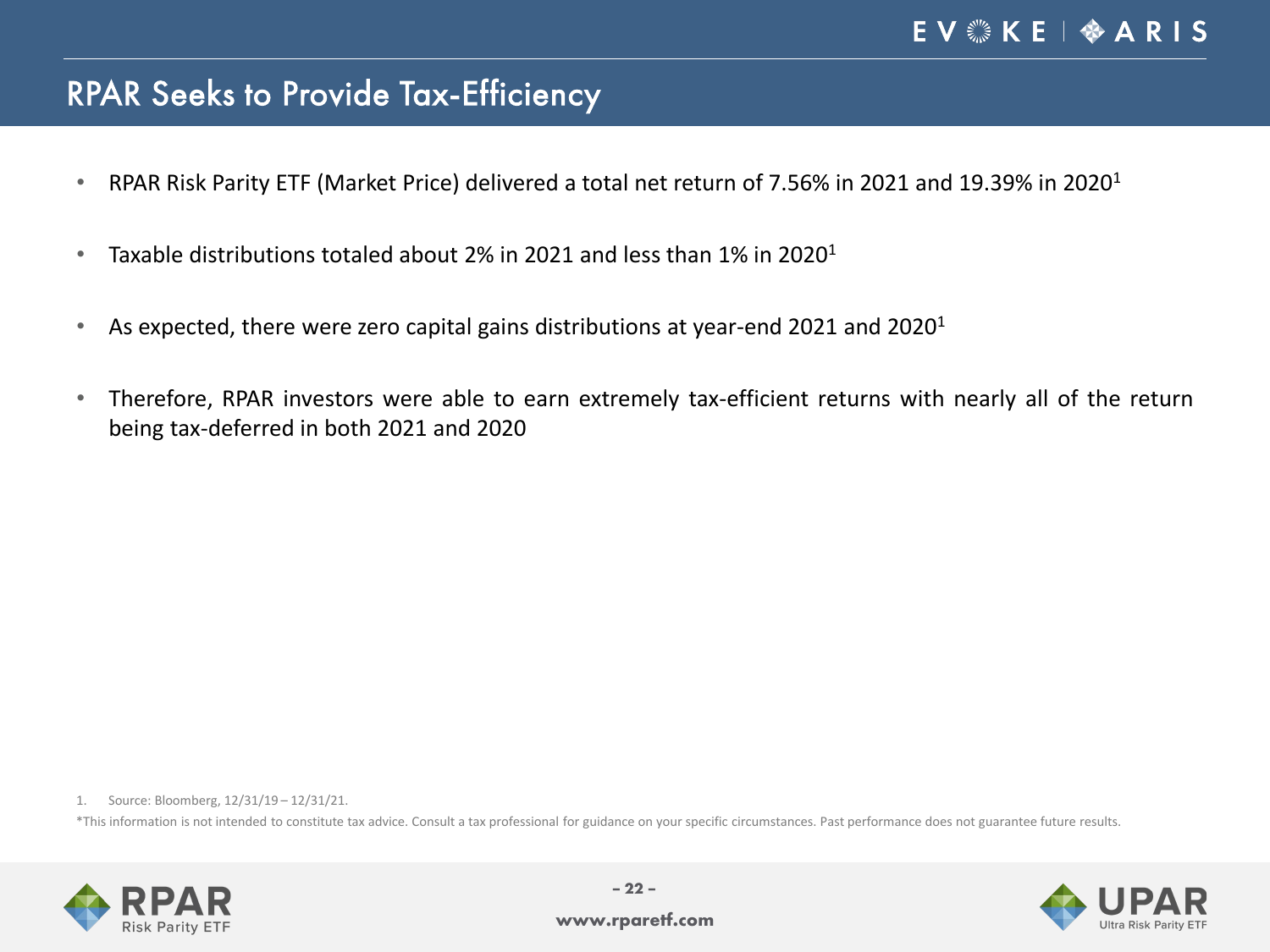#### Correlations Go to One During a Crisis?1

- A common misperception about diversification is that during a crisis, correlations go to one and all assets simultaneously lose money…thus, diversification doesn't work well when investors need it the most
- The reality is that most investors are not sufficiently diversified
- During material economic downturns, long term Treasuries and gold (which currently account for about half the assets in RPAR) have historically performed strongly
- Below is the performance of these two diversifiers during the past 4 major market sell-offs (stocks down 20% or more):

| Asset Class Index Returns <sup>2</sup> | 2020 COVID-19 Pandemic<br>$($ Jan. 2020 – Mar. 2020) | <b>2011 Eurozone Crisis</b><br>$(May 2011 - Sep. 2011)$ | <b>2008 Credit Crisis</b><br>(Nov. 2007 - Feb. 2009) | <b>2000 Dotcom Crash</b><br>$(Apr. 2000 - Sep. 2002)$ |
|----------------------------------------|------------------------------------------------------|---------------------------------------------------------|------------------------------------------------------|-------------------------------------------------------|
| <b>Global Equities</b>                 | $-21%$                                               | $-20%$                                                  | $-54%$                                               | $-47%$                                                |
| Long Treasuries                        | $+21%$                                               | $+26%$                                                  | $+17%$                                               | $+35%$                                                |
| Gold                                   | $+4%$                                                | +4%                                                     | $+18%$                                               | $+16%$                                                |

• Conversely, other popular asset classes have declined similarly to equities:

| High Yield Bonds | 13%           |                 | ⁄ חית<br>ZD70 | nn.<br>O 70 |
|------------------|---------------|-----------------|---------------|-------------|
| Hedge Funds      | 70/<br>LZ 70. | 00 <sup>2</sup> | ⁄חור<br>Z 170 | റപ          |

- Importantly, the long-term return of these two diversifiers has been relatively attractive, unlike other "tail hedges" that may have poor long-term performance
- Over the past 20+ years, the annualized total returns for Gold (8.9%) and long Treasuries (6.6%) have been competitive with Equities (5.4%), High Yield Bonds (6.6%) and Hedge Funds (5.6%)<sup>2</sup>

1. Correlation represents the measure of degree to which one security or index moves in relation to the other, ranging in values from perfectly negatively correlated (-1) to perfectly correlated (+1). 2. Bloomberg, 12/31/99 – 3/31/22.

Data Source: Bloomberg. Indexes used include global equities (MSCI World Index), Long Treasuries (Bloomberg Barclays Long Treasury Index), gold (gold spot price), High Yield Bonds (ICE BofA US High Yield Index) and Hedge Funds (HFRI Fund-Weighted Index). Please see back of presentation for Index Disclosures. Past performance does not guarantee future results. Diversification does not guarantee profit or protection against loss in declining markets.



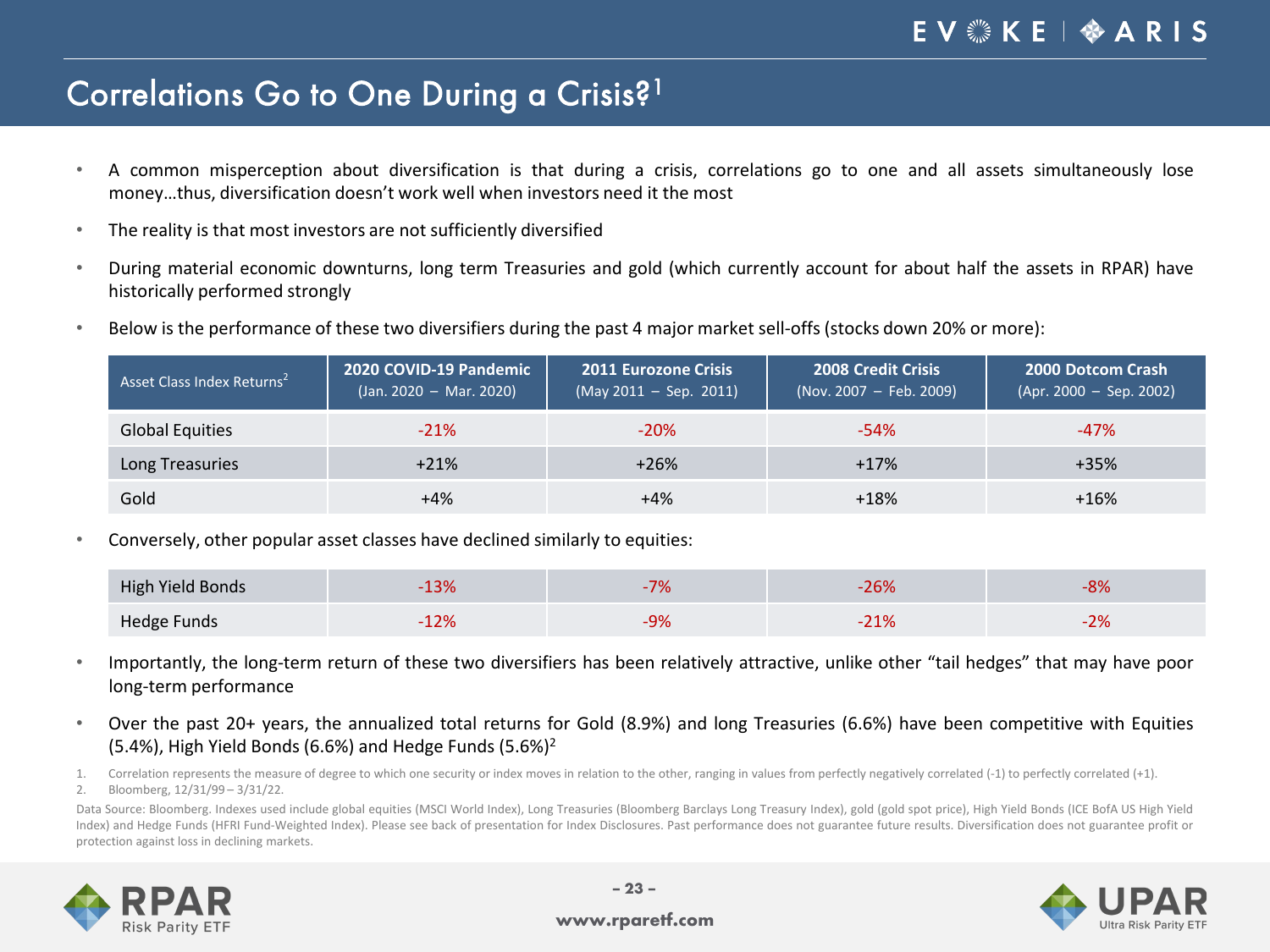### Treasuries and TIPS with Low Interest Rates

Some investors have expressed concerns about low forward-looking returns and risks of buying Treasuries and TIPS in an environment of low interest rates

#### **Concerns About Low Potential Returns**

- When cash rates are low, the future expected returns of all asset classes (not just bonds) are commensurately low since each offers a return above cash (e.g., equities have historically earned 4-5% above cash)<sup>1</sup>
- Long duration Treasuries and TIPS may potentially generate meaningful excess returns above cash given the yield and the rolldown, even if rates don't fall
- Critically, without exposure to Treasuries/TIPS, a period of falling interest rates may expose the total portfolio to material losses since rates normally decline when economic growth disappoints (e.g., 2008 and 2020)

#### **Risk of Rising Interest Rates**

- Rising interest rates would pose a headwind for all assets (just as falling rates benefited all assets)
- The key is to appreciate that interest rates typically rise during two main environments: improving economic growth and/or rising inflation
- RPAR invests in asset classes that are biased to outperform during each of these economic environments to help offset potential weakness in Treasuries/TIPS

<sup>1.</sup> Source: Bloomberg. The Merrill Lynch 3-month U.S. Treasury Bill Index (G0O1) used to represent cash, returned 4.6%, since it's inception (12/31/77) – 3/31/22. The MSCI World Index used to represent global equities, returned 9.1%, since it's inception (12/31/69) – 3/31/22 and returned 10.0% from G0O1 inception (12/31/77) – 3/31/22.



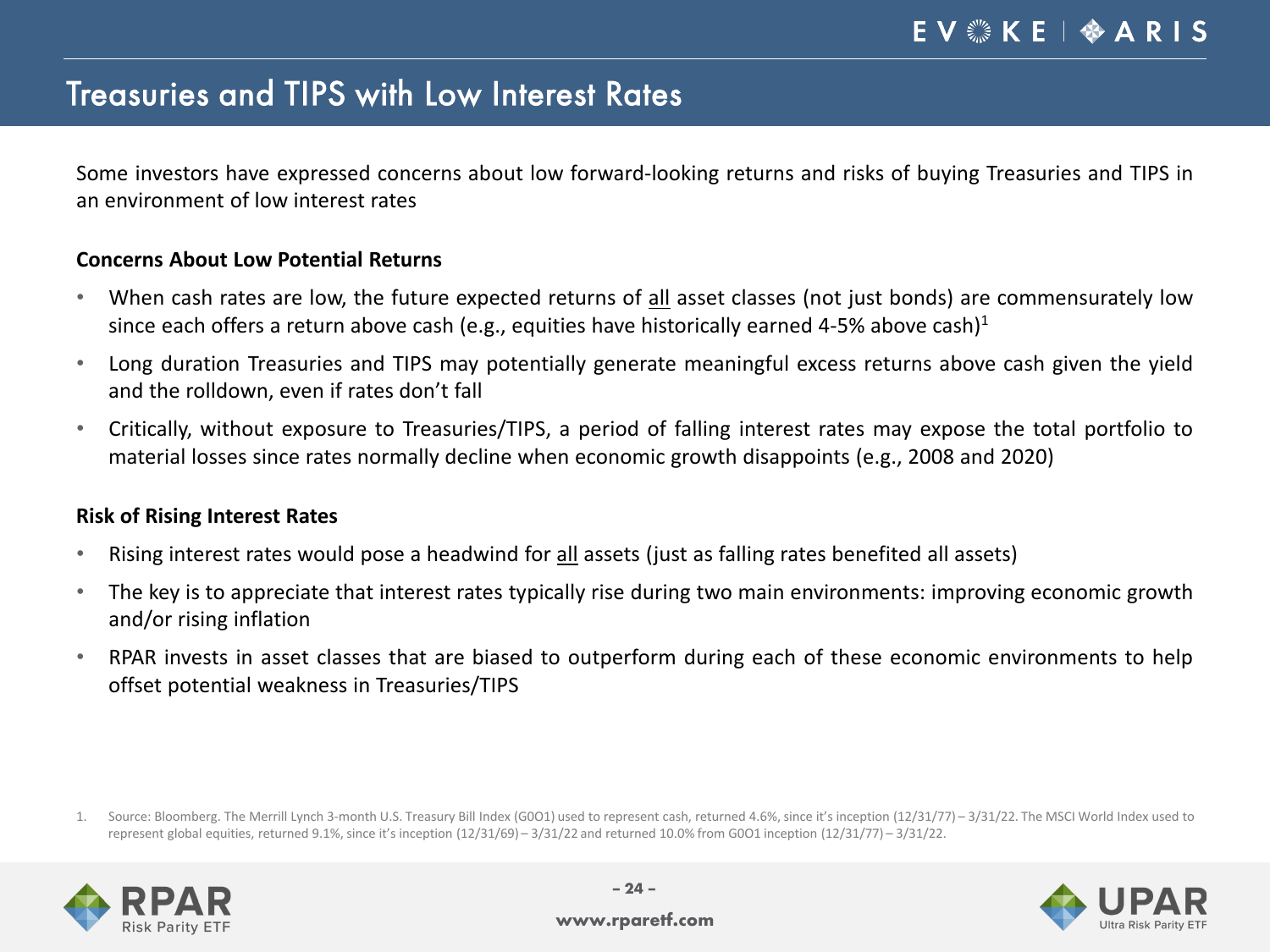# Risk Parity in Rising / Falling Rate Environments

- The 10-year Treasury fell from 1.9% to 0.5% from 12/12/19 (RPAR launch) to 3/09/20. <sup>1</sup> Rates fell because growth expectations collapsed amid the global pandemic. Inflation expectations also declined.
	- ― This environment generally favors Treasuries, TIPS and gold and is negative for equities and particularly commodities (which are a rising growth, rising inflation asset).
	- Treasuries and gold gained 12% and 14% respectively and TIPS rallied 16%. Meanwhile, equities fell 14% and commodities plummeted 28%.<sup>1</sup>
- From 3/09/20 through 3/31/22, the 10-year rose from 0.5% to 2.4% because growth expectations markedly improved due to monetary/fiscal stimulus and positive vaccine news. Inflation expectations also rose. 1
	- ― Commodities (+119%) and equities (+52%) staged a rapid recovery, and gold (+15%) and TIPS (+1%) were positive because of rising inflation pressures. Treasuries (-18%) lost money as interest rates rose.
- SUMMARY: RPAR was up 3% when rates fell over 1% and up 18% when rates rose nearly 2%. It performed better during rising rates than when rates fell.<sup>1</sup>

| Cumulative Performance<br>As of March 31, 2022 | <b>Falling Rate Environment</b><br>$(12/12/19 - 3/09/20)$ | <b>Rising Rate Environment</b><br>$(3/09/20 - 3/31/22)$ |
|------------------------------------------------|-----------------------------------------------------------|---------------------------------------------------------|
| <b>RPAR Risk Parity ETF (Market Price)</b>     | $+3.20%$                                                  | $+18.20%$                                               |
| <b>Global Equities</b>                         | $-14.42%$                                                 | $+52.25%$                                               |
| <b>Commodity Producers</b>                     | $-28.07%$                                                 | +118.85%                                                |
| <b>Physical Gold</b>                           | +13.63%                                                   | $+14.95%$                                               |
| <b>Treasuries</b>                              | $+12.22%$                                                 | $-17.56%$                                               |
| <b>TIPS</b>                                    | $+15.80%$                                                 | $+1.22%$                                                |

1. 10-year rates as of 12/12/19 were 1.90%, as of 3/09/20 10-year rates were 0.54%, and as of 3/31/22 10-year rates were 2.44%; source: Treasury.gov. RPAR Risk Parity ETF returned 3.20% cumulative from 12/12/19 – 3/09/20 and 18.20% cumulative from 3/09/20 – 3/31/22; source: Bloomberg. RPAR ETF and underlying asset class data is as reported by US Bank and Toroso Investments, LLC as of 3/31/22. Past performance is not indicative of future results.

Please see slide 13 "RPAR ETF Performance" for standardized performance. The performance data quoted represents past performance. Past performance does not guarantee future results. The investment return and principal value of an investment will fluctuate so that an investor's shares, when sold or redeemed, may be worth more or less than their original cost and current performance may be lower or higher than the performance quoted. Performance current to the most recent month-end can be obtained by calling (833) 540-0039.



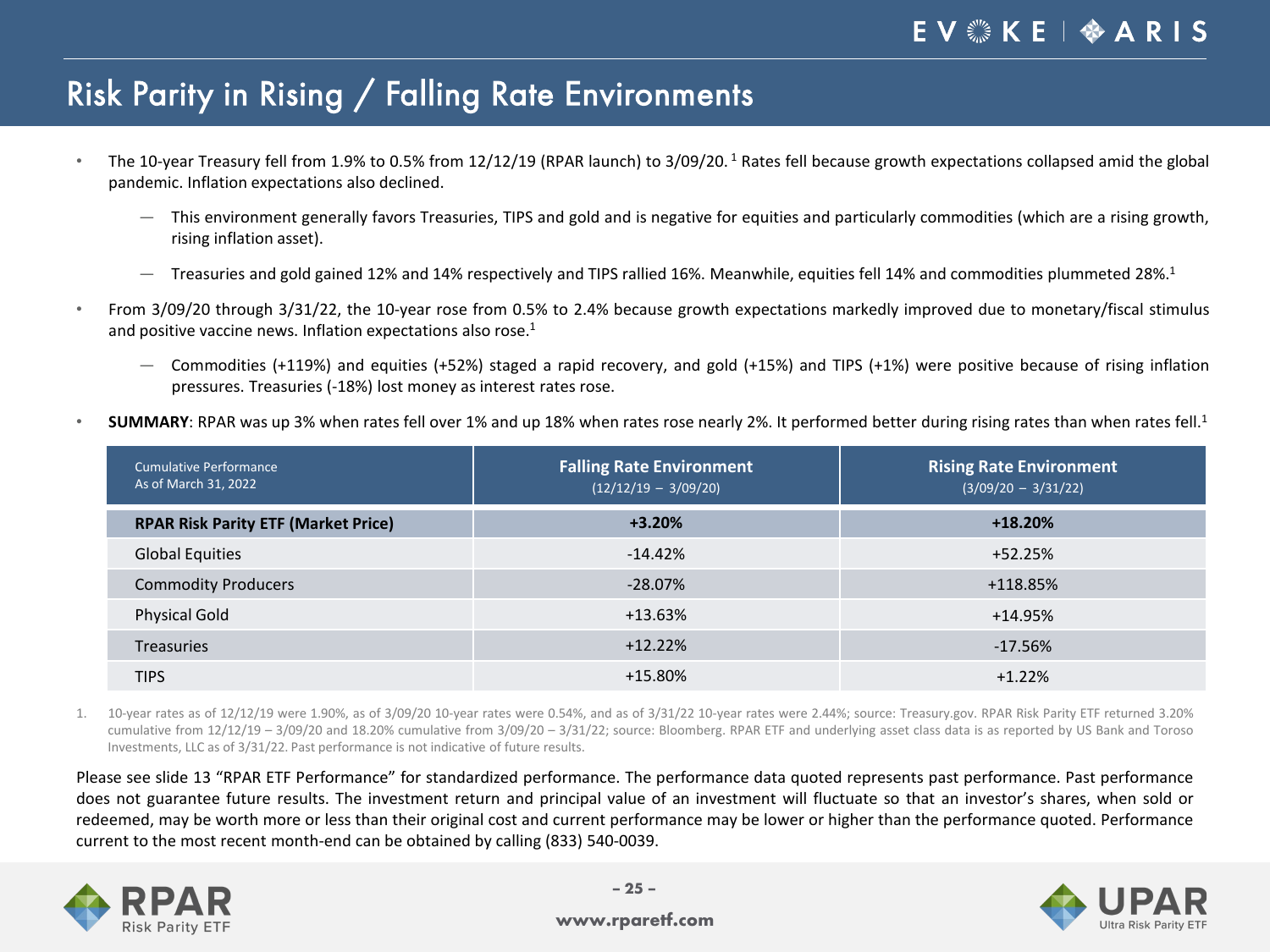### Unfavorable Environments for Risk Parity

- RPAR provides balanced exposure to a diversified mix of asset classes, each of which is expected to outperform cash over the long run
- Therefore, short periods during which cash outperforms all asset classes may be unfavorable for RPAR (as it may be for any single asset class)
- Two main types of environments have historically resulted in cash briefly outperforming risky assets:
	- ― Cash rates unexpectedly rise (e.g., 1994, 2018, 1Q22), making it a more attractive investment relative to risky assets
	- ― Broad appetite for risk taking falls and investors seek the safety of cash (e.g., Sept/Oct 2008, Mar 2020)
- Since risky assets should outperform cash over the long run (otherwise no one would take the risk), these types of environments have historically been rare and short-lived
- From a relative standpoint, RPAR will underperform equities when equities are the best performing asset class
- By choosing a diversified portfolio for the long term, investors are opting for a less volatile return profile, which will naturally lag the best performing asset class over shorter timeframes



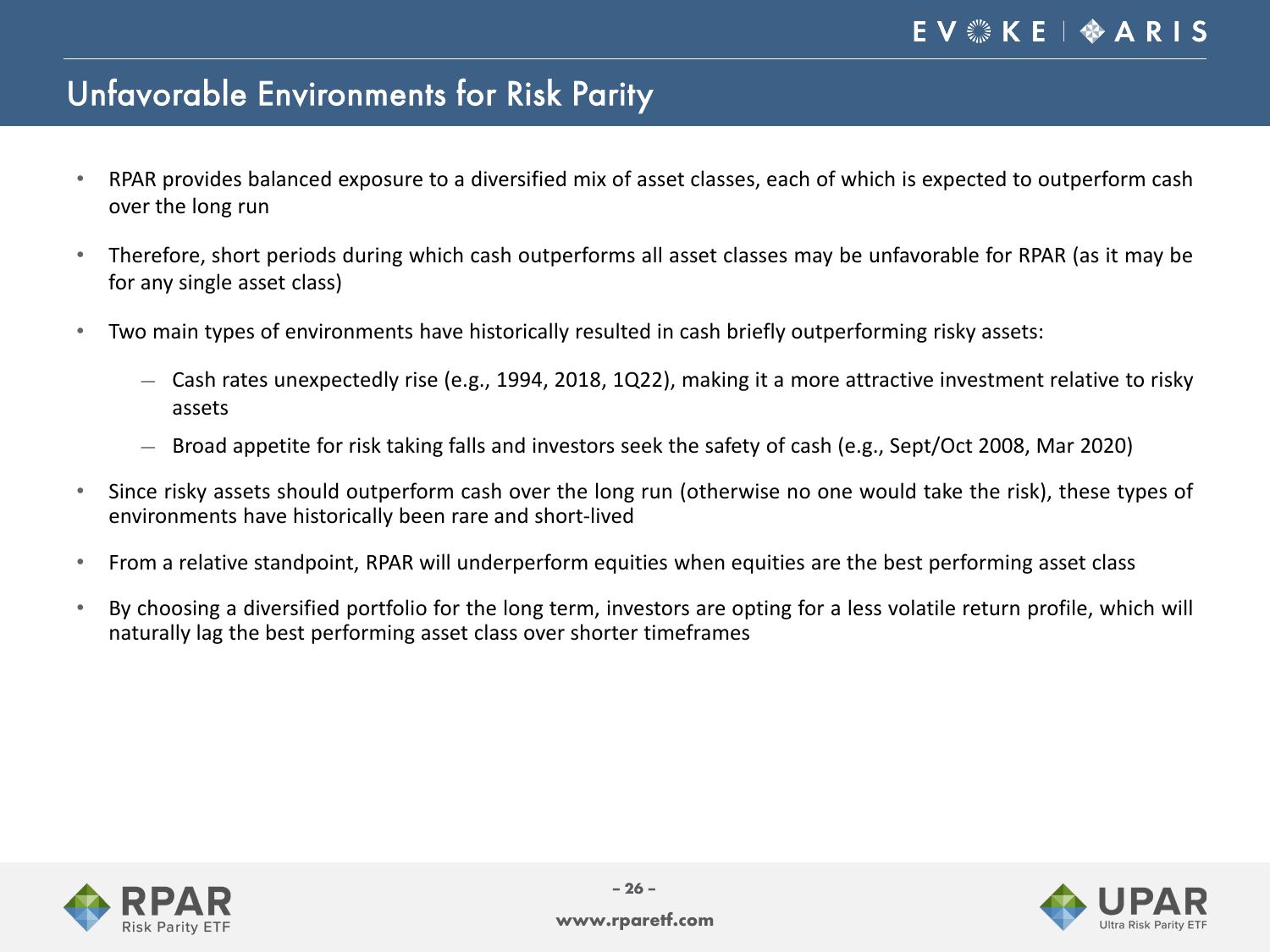#### **Disclosures**

Before investing you should carefully consider the Fund's investment objectives, risks, charges and expenses. This and other information is in the prospectus and SAI. A prospectus and SAI may be obtained by visiting www.rparetf.com/rpar. Please read the prospectus and SAI **carefully before you invest.**

It is important to note that as the sponsor of RPAR, ARIS receives a portion of the fees collected, and therefore, is incentivized to market RPAR. This inherently creates a conflict of interest that you should carefully consider when deciding whether to invest in RPAR.

In the case of any investment company for which ARIS may serve as the sponsor and/or index provider while also recommending or soliciting an investment into such investment company, material information about the investment company and its strategy will be set forth in the respective Prospectus and Statement of Additional Information ("SAI") provided to clients prior to making any investments.

You can lose money on your investment in the RPAR Risk Parity ETF and the RPAR Ultra Risk Parity ETF (the "Funds"). The RPAR Ultra Risk Parity ETF seeks to enhance returns through the use of leverage. Leverage is investmen Derivatives and other transactions, such as reverse repurchase agreements, that give rise to leverage may cause the Fund's performance to be more volatile than if the Fund had not been leveraged. Diversification does not ensure a profit or protect against loss. The Funds are subject to a variety of risks which are included in the section of the respective Fund's Prospectus titled "Additional Information About the Fund— Principal Investment Risks." Some or all of these risks may adversely affect the Fund's net asset value per share ("NAV"), trading price, yield, total return and/or ability to meet its objectives.

As with all ETFs, shares in the Funds may be bought and sold in the secondary market at market prices. Although it is expected that the market price of shares of the Funds will approximate the respective Funds' NAV, there may be times when the market price of the shares is more than the NAV intra-day (premium) or less than the NAV intra-day (discount) due to supply and demand of such shares or during periods of market volatility. This risk is heightened in times of market volatility, periods of steep market declines, and periods when there is limited trading activity for shares in the secondary market, in which case such premiums or discounts may be significant.

While ARIS does not manage the RPAR Risk Parity ETF, ARIS is the Fund's sponsor and also manages the Advanced Research Risk Parity Index ("RPARTR") which the Fund seek to replicate. While ARIS does not manage the RPAR Ultra Risk Parity ETF, ARIS is the Fund's sponsor and also manages the Advanced Research Ultra Risk Parity Index ("UPARTR"), a 1.4x leveraged version of RPARTR. The Advanced Research Risk Parity index seeks to track the performance of a multi-asset strategy that balances risk equivalently among four broad asset categories: Global<br>Equities (U.S., Non-U.S. Developed, and Emerging Markets), Commodities (Gold, Commodi Protected Securities (TIPS) and U.S. Treasuries (Futures and T-Bills). It is not possible to invest directly in an index.As such, ARIS is considered an affiliated index provider to the Funds. To mitigate any potential for conflicts as the Index Provider, ARIS has retained a separate, unaffiliated and independent third party, Solactive AG (the "Calculation Agent"). ARIS has no affiliation to the Funds' Calculation Agent, the Fund's adviser, the Funds' sub-adviser, the Funds' distributor, nor any of their respective affiliates. The Calculation Agent, using the applicable rules-based methodology, calculates, maintains, and disseminates RPARTR on a daily basis. ARIS monitors the results produced by the Calculation Agent to help ensure that RPARTR is being calculated in accordance with the applicable rules-based methodology. In addition, ARIS has established policies and procedures designed to prevent non-public information about pending changes to RPARTR and UPARTR from being used or dissented in an improper manner. Furthermore, ARIS has established policies and procedures designed to prevent improper use and dissemination of non-public information about the Fund's portfolio strategy.



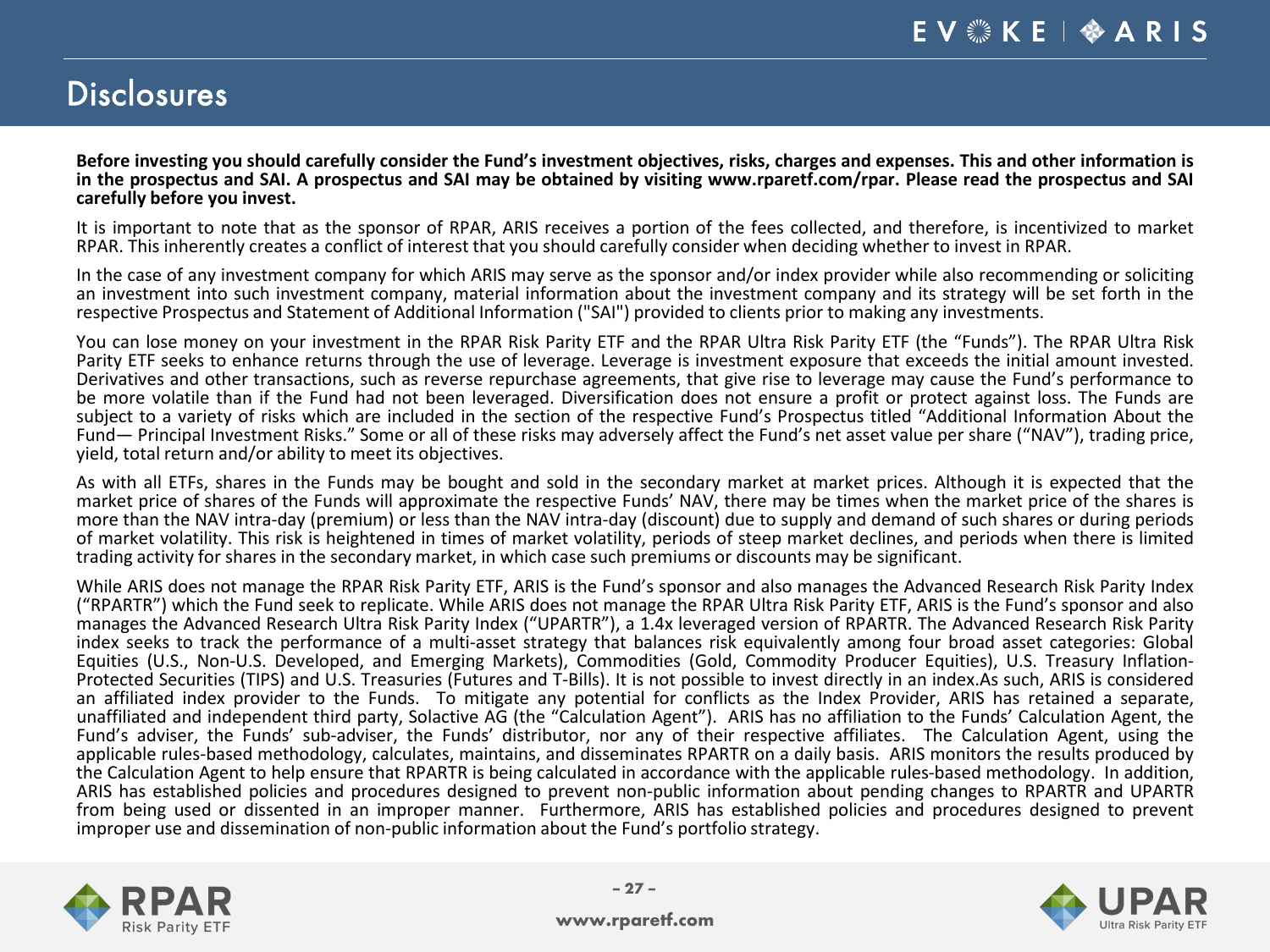#### **Disclosures**

It is not possible to invest directly in an index. Exposure to an asset class represented by an index is available through investable instruments based on that index. A decision to invest in the Fund should not be made in reliance on any of the statements set forth herein or any materials included herewith. Prospective investors are advised to make an investment in the Fund only after carefully considering the risks associated with investing in such Fund, as detailed in the Prospectus and SAI.

Risk parity is a portfolio allocation strategy using risk to determine allocations across various components of an investment portfolio. The Fund's exposure to investments in physical commodities may fluctuate rapidly and subjects the Fund to greater volatility than investments in traditional securities, such as stocks and bonds. Interest payments on TIPS are unpredictable and will fluctuate as the principal and corresponding interest payments are adjusted for inflation. Equity securities, such as common stocks, are subject to market, economic and business risks that may cause their prices to fluctuate. The Fund invests in foreign and emerging market securities which involves certain risks such as currency volatility, political and social instability and reduced mar government or its agencies or instrumentalities. There can be no guarantee that the United States will be able to meet its payment obligations with respect to such securities.

Shares of the Fund are distributed by Foreside Fund Services, LLC.

The information contained herein is preliminary, is merely a summary, and is subject to change without notice. All of the information contained herein is qualified and will be superseded in its entirety with respect to the Fund by the terms and information expressed in the Fund's prospectus, SAI and other relevant governing documents. Any decision to invest in the Fund should be made only after carefully reviewing the relevant governing documents, conducting such inquiries and investigations as you deem necessary, and consulting with your own legal, accounting and tax advisors in order to make an independent determination of the suitability, risk and merits of investing in the Fund.

This information is only as current as of the date indicated, and may be superseded by subsequent market events or for other reasons.<br>Nothing contained herein constitutes investment, legal, tax or other advice nor is it to adopt any investment strategy.

The information in this review may contain projections or other forward-looking statements regarding future events, targets or expectations regarding the Fund or the strategies described herein, and is only current as of the date indicated. There is no assurance that such events or targets will be achieved, and may be significantly different from that shown here. Forward-looking information in these materials is subject to inherent limitations. Certain information contained herein constitutes "forward-looking information", which can be identified by the use of forward-looking terminology such as "may", "will", "seek", "expect", "anticipate", "project", "estimate", "intend", "continue", or "believe" or the negatives thereof or other variations thereon or comparable terminology.

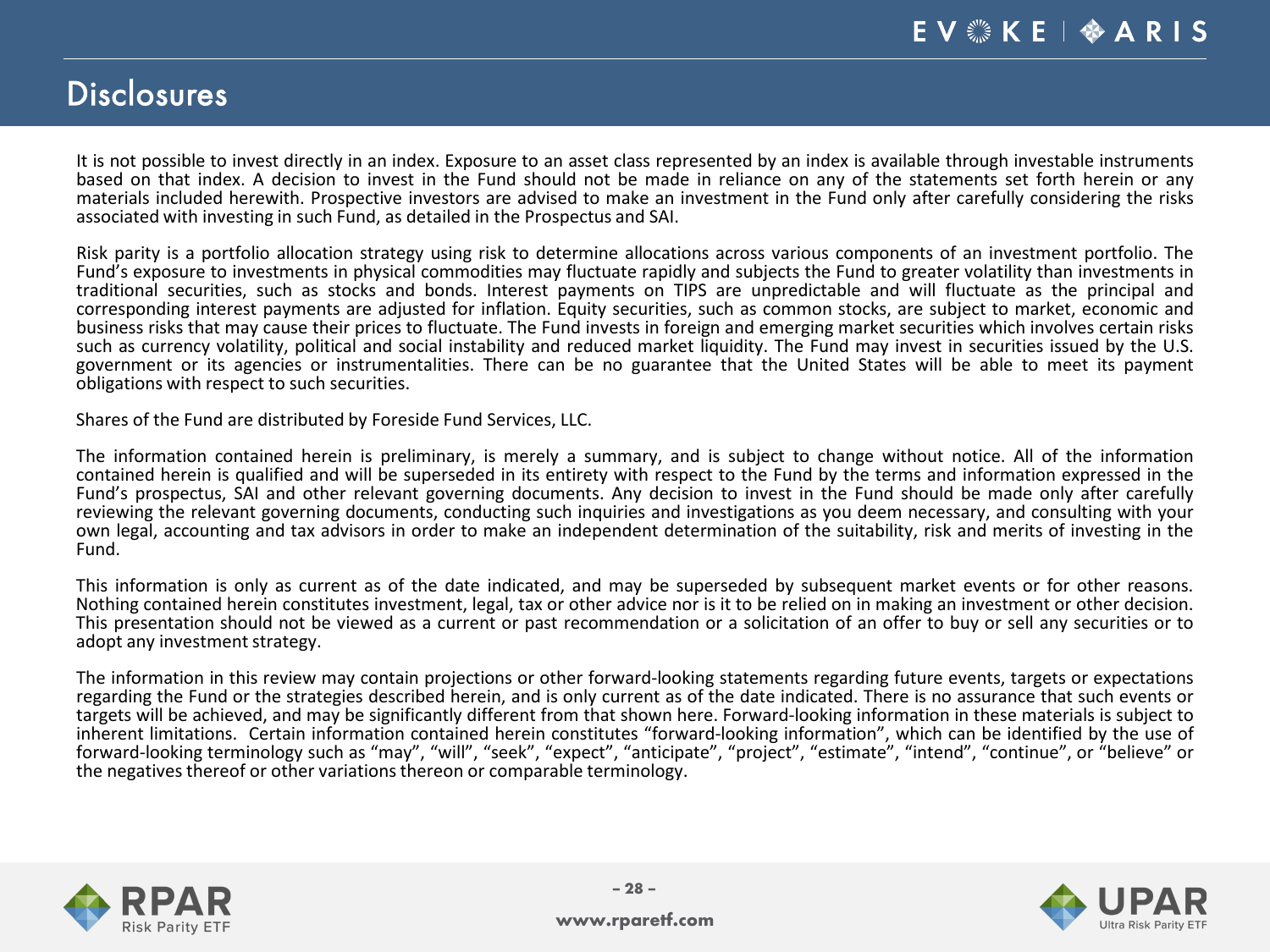#### Disclosures (continued)

Forward-looking information is information that is not purely historical and includes, among other things, expected structural features, anticipated ratings, proposed diversification, specific investment strategies, and forecasts of future economic conditions. The forward-looking information in these materials is based on certain assumptions (whether or not stated herein), which may not be consistent with, and may differ materially from, actual events and conditions. In addition, not all relevant events or conditions may have been considered in developing such assumptions. Actual results will vary and the variations may be materials. You should understand such assumptions and evaluate whether they are appropriate for their purposes.

General discussions contained within this presentation regarding the market or market conditions represent the view of either the source cited or ARIS. Nothing contained herein is intended to predict the performance of any investment. There can be no assurance that actual outcomes will match the assumptions or that actual returns will match any expected returns. The information contained herein is as of most recent quarter-end, unless otherwise indicated, is subject to change, and ARIS assumes no obligation to update the information herein.

Certain information contained herein has been obtained or derived from unaffiliated third-party sources believed by ARIS to be reliable.<br>Neither ARIS nor any of its affiliates or representatives makes any representation or completeness of the information contained herein and nothing contained herein may be relied upon as an indicator or representation as to prior or future performance. There can be no assurance that any estimated returns or projections included herein can be realized, that forward-looking statements will materialize or that actual returns and results will not be materially lower than those presented. Any prior investment results or returns are presented for illustrative purposes only and are not indicative of the future returns of the issuers of the securities described herein. An investment in the Funds involves a high degree of risk and could result in the loss of your entire investment.<br>Past performance is not a guarantee of future results.